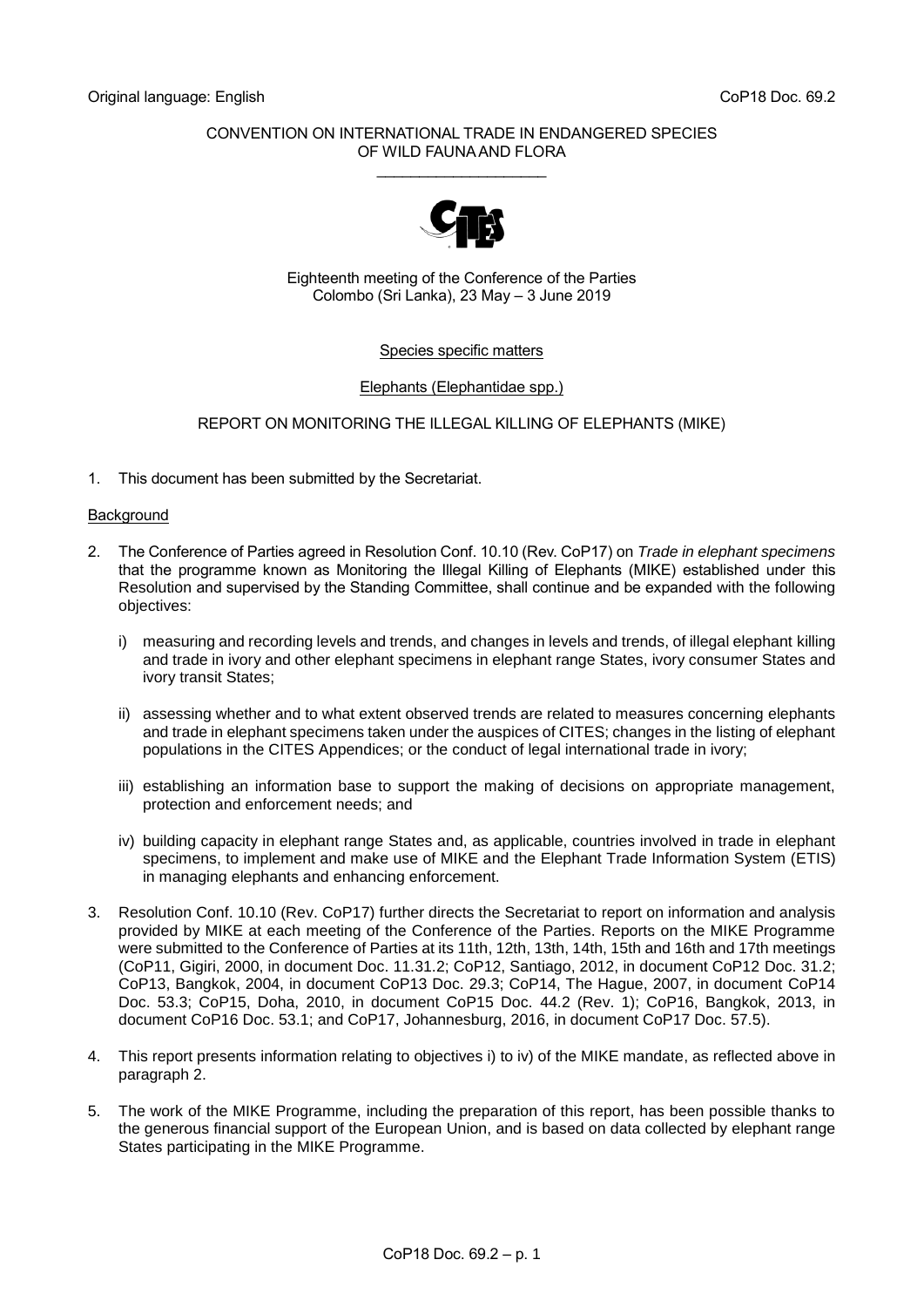# **MIKE objective i): Levels of and trends in illegal killing of elephants**

# *MIKE sites*

- 6. MIKE operates in a large sample of designated sites spread across the range of African elephants, *Loxodonta africana*, and Asian elephants, *Elephas maximus*, in 30 countries in Africa and 13 countries in Asia. There are more than 60 designated MIKE sites in Africa, which together hold an estimated 30-40% of the African elephant population, and 28 sites in Asia.
- 7. An additional seven voluntary MIKE sites were nominated by countries in southern Africa (one in Angola, one in Malawi, four in Zambia and one in Zimbabwe) since CoP17. The nominations for the following sites were considered by the MIKE-ETIS Technical Advisory Group (MIKE-ETIS TAG) and the sites were included in the MIKE network, bringing the total number of sites in Africa to 68 by the end of 2018:
	- Luengue-Luiana National Park (Angola)
	- Majete Wildlife Reserve (Malawi)
	- Lower Zambezi National Park (Zambia)
	- North Luangwa National Park (Zambia)
	- Kafue National Park (Zambia)
	- Sioma Ngwezi National Park (Zambia)
	- Mana Pools/Sapi Conservation Area (Zimbabwe)
- 8. The nomination of three additional sites for Cameroon is still being considered by the MIKE-ETIS TAG.

## *Methods and data*

- 9. MIKE data is collected in designated MIKE sites by law enforcement and ranger patrols in the field and through other means. When an elephant carcass is found, site personnel try to establish the cause of death and other details, such as sex and age of the animal, status of ivory, and stage of decomposition of the carcass. This information is recorded in standardized carcass forms, details of which are then submitted to the MIKE Programme.
- 10. A database of more than 17,780 carcass records has been assembled to date (2003 2017) for MIKE sites in Africa. A data set that consists of 3,377 records of elephant carcasses found between 2003 and the end of 2017 in 12 range States in Asia has also been compiled. This provides the most substantial information base available for the statistical analysis of the levels of illegal killing of elephants.
- 11. The participating MIKE sites are encouraged to submit carcass data for a specific year by 31 January of the following year. The CITES Secretariat will provide the Conference of Parties at its 18th meeting (CoP18) with updated information and analysis, that will include the carcass records for 2018, which are to be submitted by participating MIKE sites by 31 January 2019. This will be submitted to CoP18 in the form of an annex to the present document with updated analytical results.

# *Proportion of Illegally Killed Elephants (PIKE)*

- 12. The MIKE programme evaluates relative poaching levels based on the Proportion of Illegally Killed Elephants (PIKE), which is calculated as the number of illegally killed elephants found, divided by the total number of elephant carcasses encountered by patrols or other means, aggregated by year for each site.
- 13. Sites with site-year combinations in which no carcasses were reported are removed, as it is not possible to compute PIKE when no carcasses have been reported. Furthermore, some site-year combinations are missing from the data set due to non-reporting by the range States. In the first instance, no carcasses were reported because none were found (e.g. in very dense forest habitat or for well protected, small populations), while the second group represents non-performing sites/range States where it is suspected that carcasses could or should have been found and reported but did not happen. As expected, different sites report widely different numbers of carcasses, as encountered carcass numbers are a function of: population size; mortality rates; the detection probabilities of elephant carcasses in different habitats; differential carcass decay rates; levels of illegal killing; and levels of search effort and site coverage.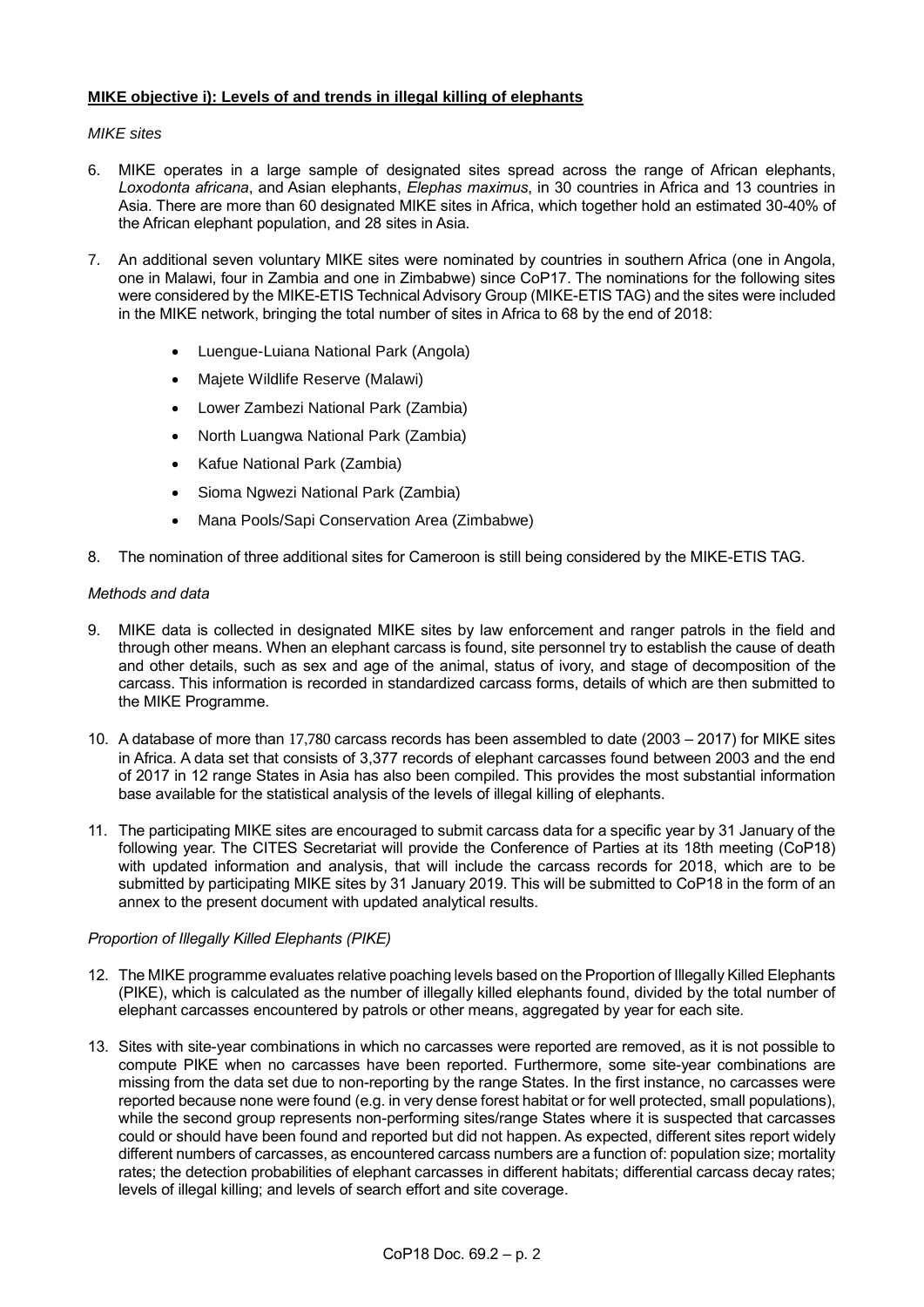- 14. The proportion of illegally killed elephants (PIKE) as a relative indicator of poaching levels has been used in the MIKE analysis in an attempt to account for differences in patrol effort between sites and over time (Burn *et al*., 2011). PIKE may be affected by data quality, including a number of potential biases related to variation in carcass detection probabilities, variation in natural mortality rates, and other factors (Burn *et al*., 2011; document CoP17 Doc. 57.5). As an example, the data used to construct PIKE are largely collected by law enforcement patrols, which are generally purposive. It is therefore likely that the probability of detecting carcasses may not be random with respect to the cause of death of the animal. If, for instance, illegally killed carcasses are more readily detected because rangers follow poacher spoor or intelligence leads, PIKE will tend to be biased towards overestimating levels of poaching.
- 15. The nature of the different factors that may cause biases in PIKE and influence the analyses based on PIKE data are being considered by the MIKE-ETIS TAG, and the CITES Secretariat has launched specific consultancies to look into this matter in more depth.
- 16. In previous reports, the Secretariat indicated that PIKE levels above 0.5 are of concern and that it is a threshold above which elephant populations are very likely to be in net decline [document SC62 Doc. 46.1 (Rev. 1)]. This was based on the assumption that, at a PIKE level above 0.5, the illegal annual offtake is likely to be higher than the number of elephants born annually in a naturally increasing population (document CoP16 Doc. 53.1).
- 17. Elephant population growth rate, however, differs between populations based on a number of factors, including the ecological and management conditions under which the populations occur (Calef, 1988; Foley and Faust, 2010; Turkalo *et al.*, 2018; Wittemyer *et al.*, 2013). Age structure and age-specific fecundity (primiparous age and inter-calving intervals) and natural mortality also vary both due to ecological factors and the level and type of anthropogenic mortality which has been experienced over the previous decades. The impact of a given level of illegal killing on a population will therefore vary both between sites and over time, depending on these factors.
- 18. The Secretariat, in collaboration with the MIKE-ETIS TAG, has initiated a process to investigate the use of population dynamic modelling to further improve the understanding of the impact of the level of PIKE on elephant populations at the MIKE sites across Africa, as well as a broader investigation to determine whether there are alternative means to reflect poaching pressure on affected populations. In the meantime, the use of the 0.5 PIKE 'threshold' should be treated with some caution.

# *Process to refine and improve the statistical analysis to determine the PIKE trend*

- 19. The PIKE trend is calculated using estimated marginal means of a linear model weighted by the total number of carcasses. The continental PIKE trend is estimated based on a model with subregion and year as factors, while the subregional trends are estimated from a model using country and year as factors. This methodology has been used for the PIKE trend analysis in the reports to the two previous meetings of the Conference of the Parties (CoP16, Bangkok, 2013 in document CoP16 Doc. 53.1 and CoP17, Johannesburg, 2016, in document CoP17 Doc. 57.5), and to meetings of the Standing Committee (SC62, Geneva, July 2012, in document SC62 Doc. 46.1 (Rev. 1), SC65, Geneva, July 2014, in document SC65 Doc. 42.1, SC66, Geneva, January 2016, in document SC66 Doc. 47.1 , SC69, Geneva, November 2017, in document SC69 Doc. 51.1 and SC70, Sochi, October 2018, in document SC70 Doc. 49.1).
- 20. The analysis of MIKE data has been published in the peer-reviewed scientific literature (Burn *et al*., 2011). In 2018, the CITES Secretariat, in collaboration with the MIKE-ETIS TAG statisticians and an independent statistician, initiated a process to review the MIKE analytical methodology to determine whether it could be refined, or its scientific robustness improved, and further enhance the analytical basis for MIKE. The approach includes a review of the current methodology, and consideration of new statistical developments and, therefore, alternative methods or models for PIKE trend analysis, while taking into consideration the imbalances and inconsistencies inherent in the data.
- 21. In this regard, the application of new statistical tools, such as the R-INLA (INLA Integrated Nested Laplace Approximations) approach (Zuur *et al*., 2009; 2014), are being considered. These tools would make it possible to extend further the analysis and methodology of Burn *et al*. (2011). The Secretariat will provide a report on the progress made relating to the review of the MIKE analytical methodology at the 73rd meeting of the Standing Committee in 2020.
- 22. The PIKE trend analysis for this present report was done based on the methodology referred to in paragraph 19.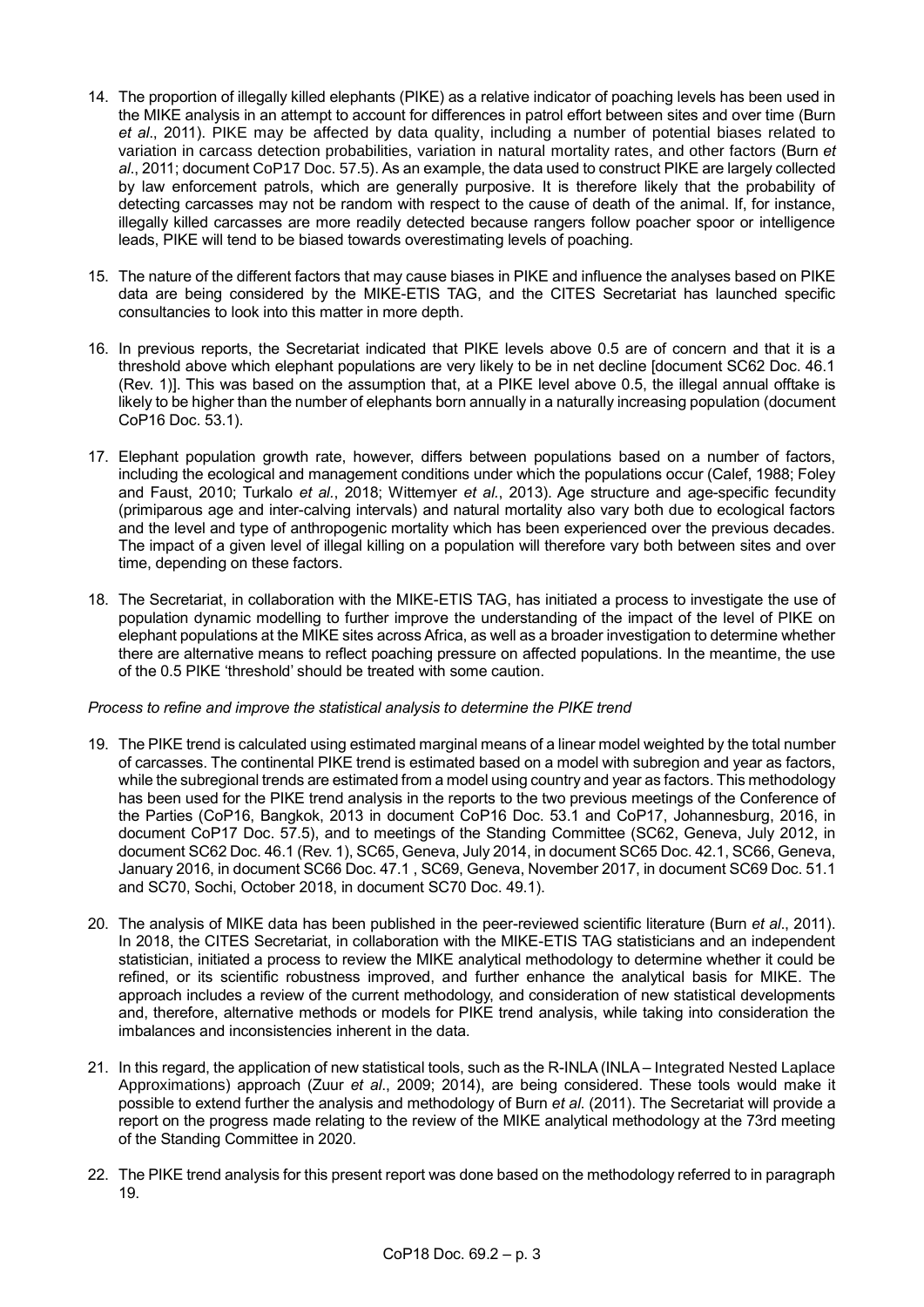## *Levels of, and trends in, illegal killing of elephants in Africa*

- 23. In 2017, 1,602 records of elephant carcasses encountered were received from 40 sites in Africa, increasing the total number of carcass records in the database from 16,181 in 2016 to 17,783 in 2017. The number of reporting sites has increased from 36 sites in 2016 to 40 in 2017, with 198 more elephant mortality records provided in 2017 than 2016. The data set used for the 2017 trend analysis for Africa consists of 17,783 records of elephant carcasses found between 2003 and the end of 2017 at 53 MIKE sites in 28 elephant range States in Africa, representing a total of 586 site-years.
- 24. As reported to SC70 in document SC70 Doc. 49.1 A1, the time trends in PIKE at the continental level for the reporting African MIKE sites, with 90% confidence intervals, show a steady increase in levels of illegal killing of elephants starting in 2006, peaking in 2011, and thereafter following a steady downward trend (Figure 1A and 1B).



*Figure 1A. PIKE trend in Africa with 90% confidence intervals, based on 17,783 reports of elephant carcasses (illegally killed or otherwise) reported for the period 2003-2017. Figure 1B. The total number of carcasses reported by year, irrespective of cause of death. The total number of carcasses records reported in 2017 is 1602.* 

25. The subregional PIKE estimates were also reported at SC70 (SC70 Doc. 49.1 A1) and are presented again in Figure 2 below.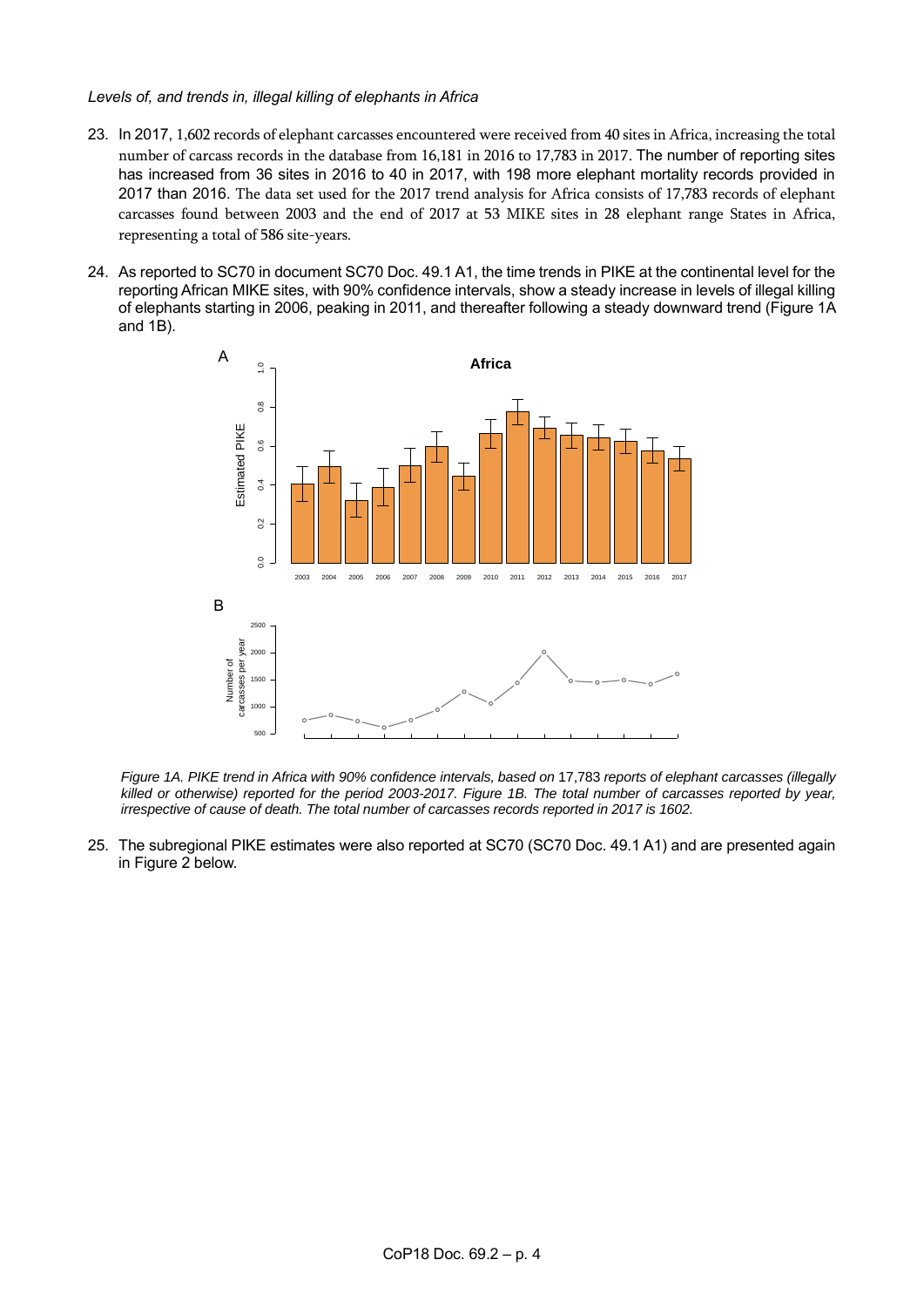

*Figure 2. Subregional PIKE trends with annual 90 % confidence intervals (A – D). The total numbers of carcasses on which the graphs are based are shown at the bottom of each graph*. *In 2017, the number of sites that reported from Central, Eastern, Southern and West Africa were 8, 13, 10 and 9 respectively.*

- 26. The subregional PIKE estimate for **Eastern Africa** declined from approximately 0.32 in 2016 to 0.22 in 2017 (Figure 2B). This subregional trend is heavily influenced by two sites in Kenya (Tsavo Conservation Area and Samburu-Laikipia MIKE site), which contribute a large number of records and have declining PIKE values. The drought in Kenya in 2016-2017, which began in October–December 2016, has affected parts of the country, including the Samburu-Laikipia MIKE site and the Tsavo Conservation Area. These conditions increased the natural elephant mortality rate due to additional drought-related deaths and may also have increased the detection rate of carcasses, resulting in a higher number of carcass sightings. The number of illegally killed elephants reported in Tsavo Conservation Area remained unchanged from 37 in 2016 to 38 in 2017, while in Samburu-Laikipia it increased from 58 in 2016 to 87 in 2017. However, even though the number of illegally killed elephants remained similar or increased, the PIKE estimates decreased at both sites. The decline in PIKE may therefore be as a result of increased natural mortality as a result of drought, rather than a change in the number of illegally killed elephants. A similar effect was pointed out at CoP15, with Tsavo Conservation Area and Samburu-Laikipia sites in Kenya suffering from a severe drought between 2008 and 2009, potentially accounting for the observed drop in PIKE in 2009 (Figure 2B). PIKE is likely to be biased downwards if the total carcass count is raised because of adverse environmental conditions, such as drought (Burn *et al*., 2011).
- 27. The subregional PIKE estimate for **Southern Africa** increased from approximately 0.41 in 2016 to 0.48 in 2017 (Figure 2C). Several MIKE sites in the region showed an increase in PIKE levels from 2016, including Chobe National Park (Botswana), Kruger National Park (South Africa), South Luangwa National Park (Zambia), and Niassa Game Reserve (Mozambique).
- 28. The subregional PIKE trend in **Central Africa** remains concerningly high (Figure 2A). The African Elephant Status Report 2016 (AESR 2016) reported that the models for the entire region derived from surveyed populations indicated that Central African elephants declined by over 60% between 2002 and 2011 and the decline continued at least to 2014 at a rate of about 9% per year (Thouless *et al.,* 2016).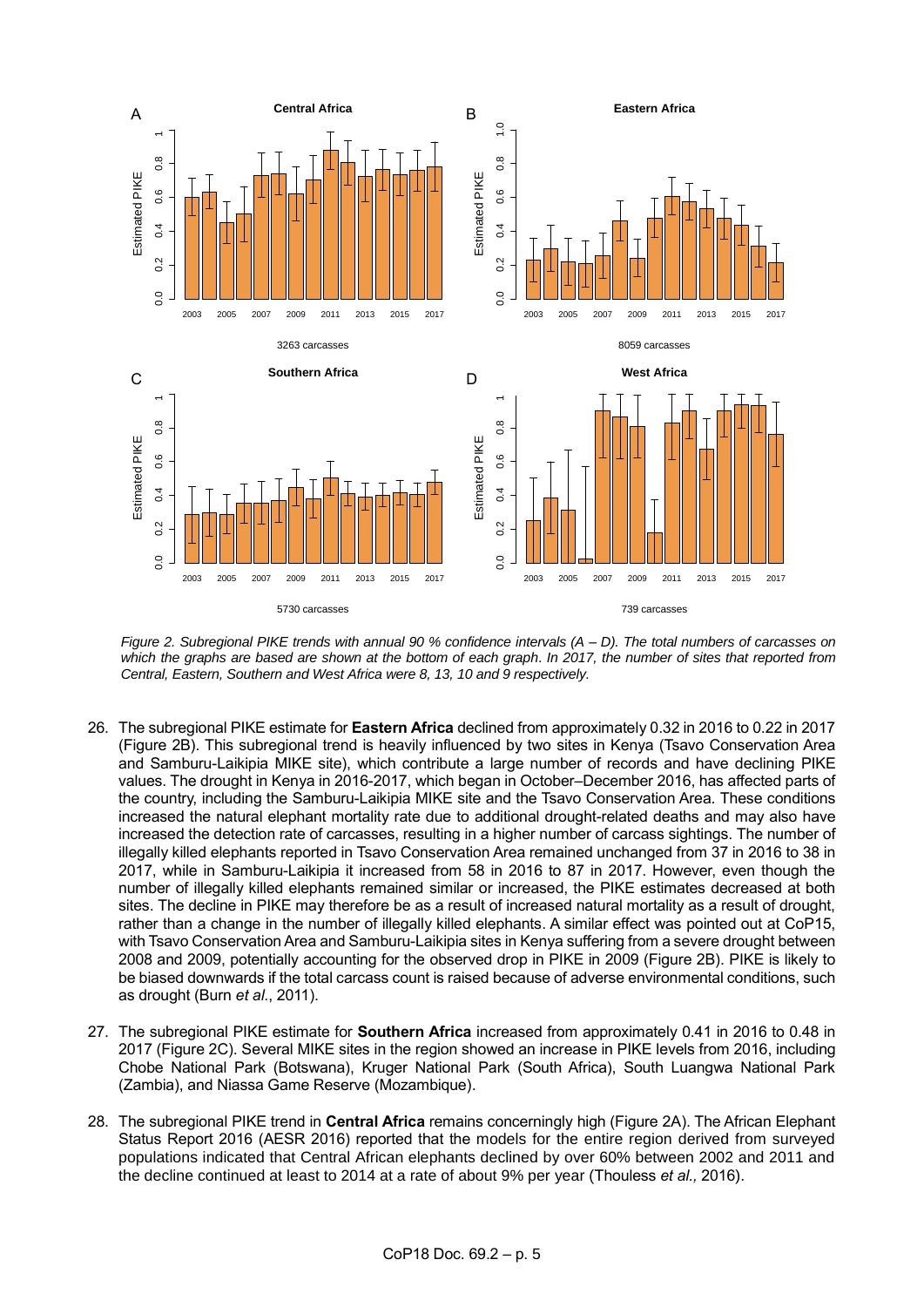29. In **West Africa**, due to low sample sizes, it is particularly difficult to make reliable inferences based on the year-to-year trend. With the lowest number of carcasses reported to MIKE (739 over 15 years), gaps in reporting years and a low number of sites reporting, West Africa continues to be a cause for concern in terms of data quantity and quality. According to the AESR 2016, West Africa continues to hold the smallest regional population and lost twelve populations of elephants since AESR 2007. PIKE levels remain high for the sites in West Africa for which data is available.

### *Levels of and trends in illegal killing of elephants in Asia*

- 30. Information on trends in levels of illegal killing of elephants in Asia up to 2015 was provided in the addendum to document SC69 Doc. 51.1. This section provides an update on those trends, based on data from 2003 up to the end of 2017.
- 31. Records of 486 carcasses found in the 11 MIKE sites in South Asia and three sites in South East Asia in 2016 and 2017 were submitted by the MIKE national focal points in these two subregions. In 2016 and 2017, MIKE sites in India reported 87.9% (n=427) of all carcasses, Sri Lanka 7.8% (n=38), Malaysia 2.5% (n=12), Thailand 1.2% (n=6) and Bangladesh 0.6% (n=3). The MIKE sites in Nepal and Bhutan, as well as a site in India, reported that no carcasses had been found in 2016 and 2017. In South East Asia, three sites reported zero (0) carcasses since 2014 (i.e. both sites in Myanmar and one site in Lao's People's Democratic Republic). For 2016-2017, Cambodia, China, Indonesia and Viet Nam did not provide information or records pertaining to their MIKE sites.
- 32. MIKE sites in the south of India, which support over 50% of India's elephant population, had the highest number of carcass reports. Approximately, 49% (n=210) were from the Mysore Elephant Reserve in the state of Karnataka, and 14% (n=63) from Karnataka and Nilgiri Elephant Reserve in the state of Tamil Nadu. The other remaining five sites in India contributed less than 11% of carcasses reported in India between 2016 and 2017.
- 33. Overall, the data set for the trend analysis for Asia consists of 3,377 records of elephant carcasses found between 2003 and the end of 2017 at 25 MIKE sites in 12 range States in Asia, namely Bangladesh, Bhutan, Cambodia, China, Indonesia, India, Lao People's Democratic Republic, Myanmar, Malaysia, Sri Lanka, Thailand, and Viet Nam (Nepal did not detect any elephant carcasses during this period). Approximately 94% of the records (3,172 carcass records) are from MIKE sites in India, which, as mentioned above, holds the largest population of Asian elephants. The MIKE site in China reported the second largest number of records (45 carcass records), followed by two sites in Sri Lanka (38 carcass records). The remaining countries each contribute less than 1% to the total number of the records.
- 34. Figure 3A shows estimated marginal mean annual PIKE values, with 90% confidence intervals, from 2003 to 2017, for MIKE sites in Asia from which reports have been received. The figure shows a steady increase in average levels of illegal killing of elephants between 2003 and 2006, followed by a slightly decreasing trend up through 2017. The mean PIKE values from 2008 to 2013 remained relatively constant, but seemed to take an upward turn thereafter, followed by downward trend after 2015. The average PIKE value based on the last three years is equal to 0.38.
- 35. Figure 3B shows the total number carcasses reported, irrespective of cause of death. The number of carcasses from 2007 to 2013 remained relatively constant, with an average of 286 carcasses per year, and from 2014 and 2015 shows a downward trend, with an average number of 248 carcasses per year. In 2017, 271 carcasses were reported.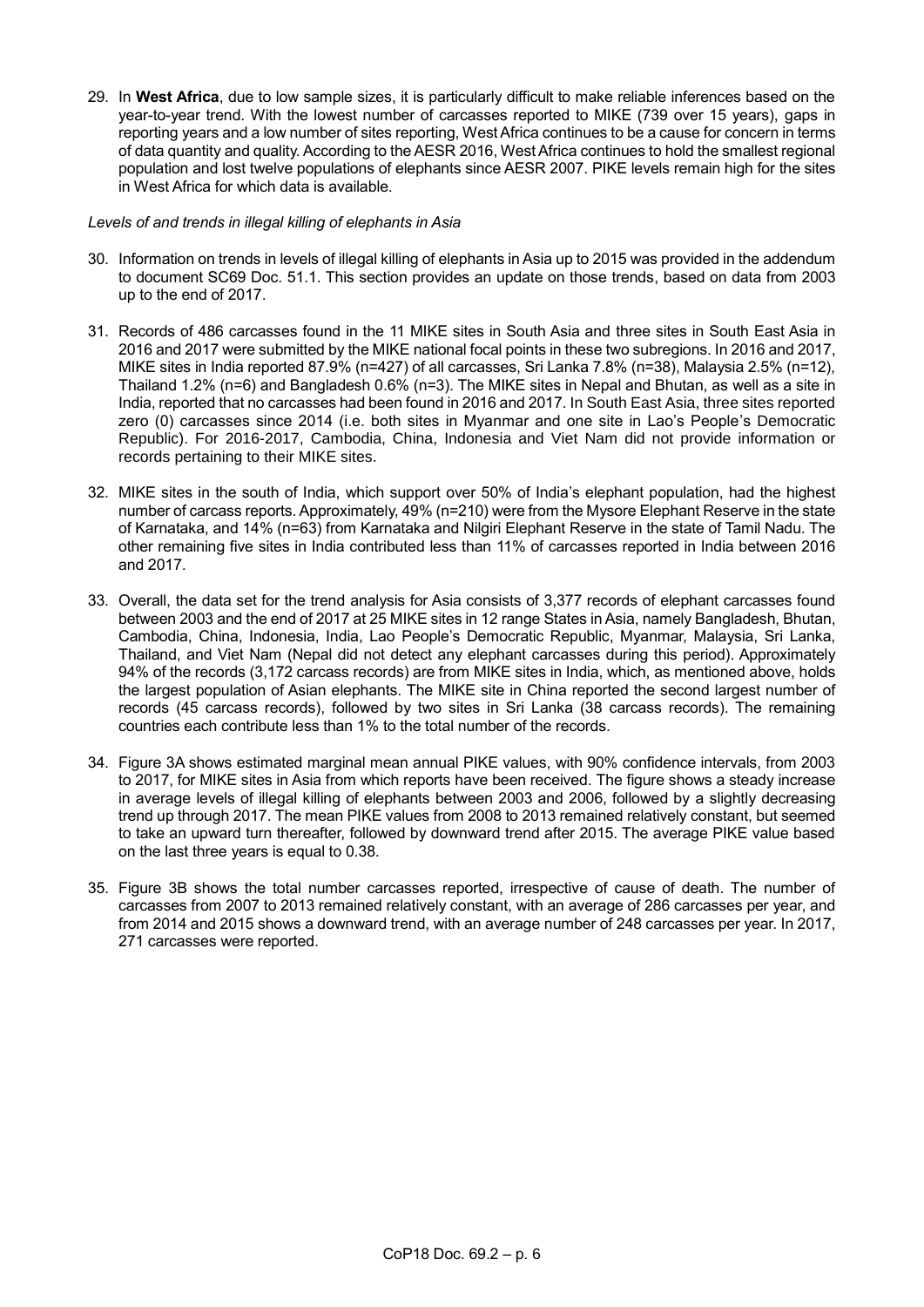

*Figure 3A. Shows the PIKE trend in Asia with 90% confidence interval based on 3377 elephant carcasses (illegally killed or otherwise) reported to MIKE for the period 2003-2017. Figure 3B. shows the total number of carcasses reported by year, irrespective cause of death.* 

*Estimates of poaching rates in Africa*

- 36. At CoP17, the Secretariat reported on the estimates of poaching rates using a method derived by Dr. Ken Burnham, the statistical expert who was a member of the MIKE-ETIS TAG at the time. This method combines PIKE data with estimates of natural mortality rates to yield estimates of poaching rate (i.e. estimates of the proportion of total elephant population that was illegally killed in any given year).
- 37. The relationship between PIKE and the poaching rate *k* is given by:

$$
k = \frac{mp}{1-p}
$$

where *p* is PIKE estimate and *m* is an estimate of the natural mortality rate.

- 38. The properties of the above equation are elaborated on in document CoP17 Doc. 57.5, with the main inference being that although the poaching rate is in principle a better measure of the impact of poaching than PIKE is, its calculation requires good estimates of natural mortality rates. Unfortunately, such estimates are only available for a few sites in which detailed demographic studies have been conducted, such as Amboseli (Moss, 2001), Dzanga Bai (Turkalo *et al.*, 2018) Etosha (Lindeque, 1988), Kruger (Whyte, 2001), Samburu (Wittemyer, *et al.,* 2013), and Tarangire (Foley and Faust, 2010).
- 39. The MIKE reports for CoP16 and CoP17 (documents CoP16 Doc. 53.1 and CoP17 Doc. 57.5) provided estimates of poaching rate across African subregions. In the report for CoP16, natural mortality values ranging from 1.5% to 4.5% were used to estimate the poaching rate; while in the report for CoP17, a 3% natural mortality scenario was used. A 3% natural mortality rate, slightly lower than the average natural mortality estimation of 3.2% used by Wittemyer *et al*. (2014), was recommended by the MIKE-ETIS TAG at the time. This slightly reduced rate excludes juvenile mortality, as juveniles are usually not directly targeted by poachers (even though there may be collateral juvenile deaths resulting from poaching of adult females). The 3% natural mortality rate was retained for the present report.
- 40. The estimated trend in poaching rates for all African sites combined, under a 3% annual natural mortality scenario, is presented in Figure 4. Under this scenario, estimated median rates of illegal killing of elephants were above 5% between 2010 and 2014, dropping subsequently to converge towards 5% by 2015. In 2016,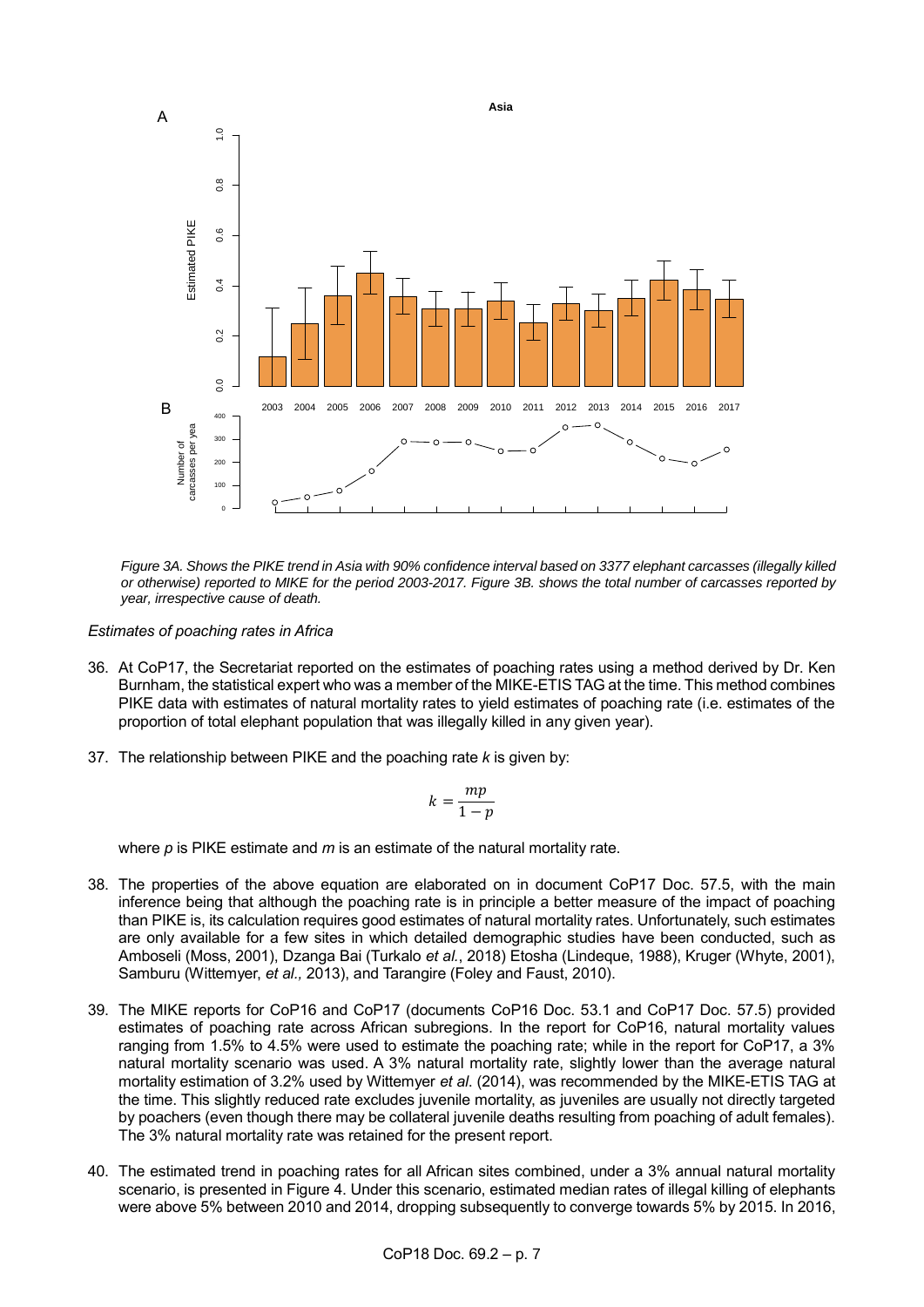the estimate probably fell below 5% for the first time in six years. This downward trend continued in the 2017 estimate.



*Figure 4. Trends in estimated poaching rates in African MIKE sites (median, black line) under a 3% natural mortality scenario. The boxes represent the 90% confidence interval derived from a Monte Carlo simulation framework. The dashed line at 5% represents an average growth rate of a large well-established population (de Silva, 2010). Poaching rates above this level are thought likely to result in net population declines.*

# **MIKE objective ii): Assessment of effects of CITES decisions on levels of illegal killing of elephants**

- 41. Previous reports to the Conference of Parties and Standing Committee reflected on the potential impact of CITES decisions relating to the international sale of government-owned raw ivory stocks from four populations of *Loxodonta african*a included in Appendix II (Botswana, Namibia, South Africa and Zimbabwe) to approved trading partners (China and Japan) on the levels of illegal killing of elephants (documents CoP16 Doc. 53.1 and SC65 Doc. 42.1). These reports indicated that no evidence was found to suggest that illegal killing of elephants increased or decreased as a result of the one-off ivory sales or the nine-year moratorium. The illegal ivory trade is a complex dynamic system involving many different countries and players with different drivers acting at different places and on different temporal and spatial scales along the trade chain. It is therefore difficult to determine causation of specific events and decisions. To understand whether a particular event has affected the illegal killing of elephants and the illegal ivory trade, its role would need to be assessed in relation to all other potential drivers of the trade. Any analysis should therefore look at the relative contribution of different drivers, rather than attempting to attribute any changes to a single cause. However, it is extremely challenging, and perhaps impossible, to disentangle these effects in the context of broader trends that lie beyond the control of CITES.
- 42. CITES decisions that could be considered relevant to changes in poaching rates include the National Ivory Action Plan (NIAP) process, and the amendments to Resolution Conf. 10.10 (Rev. CoP17) on *Trade in elephant specimens* agreed at CoP17 that included, *inter alia*, a recommendation that all Parties and non-Parties in whose jurisdiction there is a legal domestic market for ivory that is contributing to poaching or illegal trade, take all necessary legislative, regulatory and enforcement measures to close their domestic markets for commercial trade in raw and worked ivory as a matter of urgency.
- 43. A number of African elephant range States are involved in the NIAP process. The possible impact of this process on the levels of illegal killing of elephants in the countries concerned has not yet been analysed. In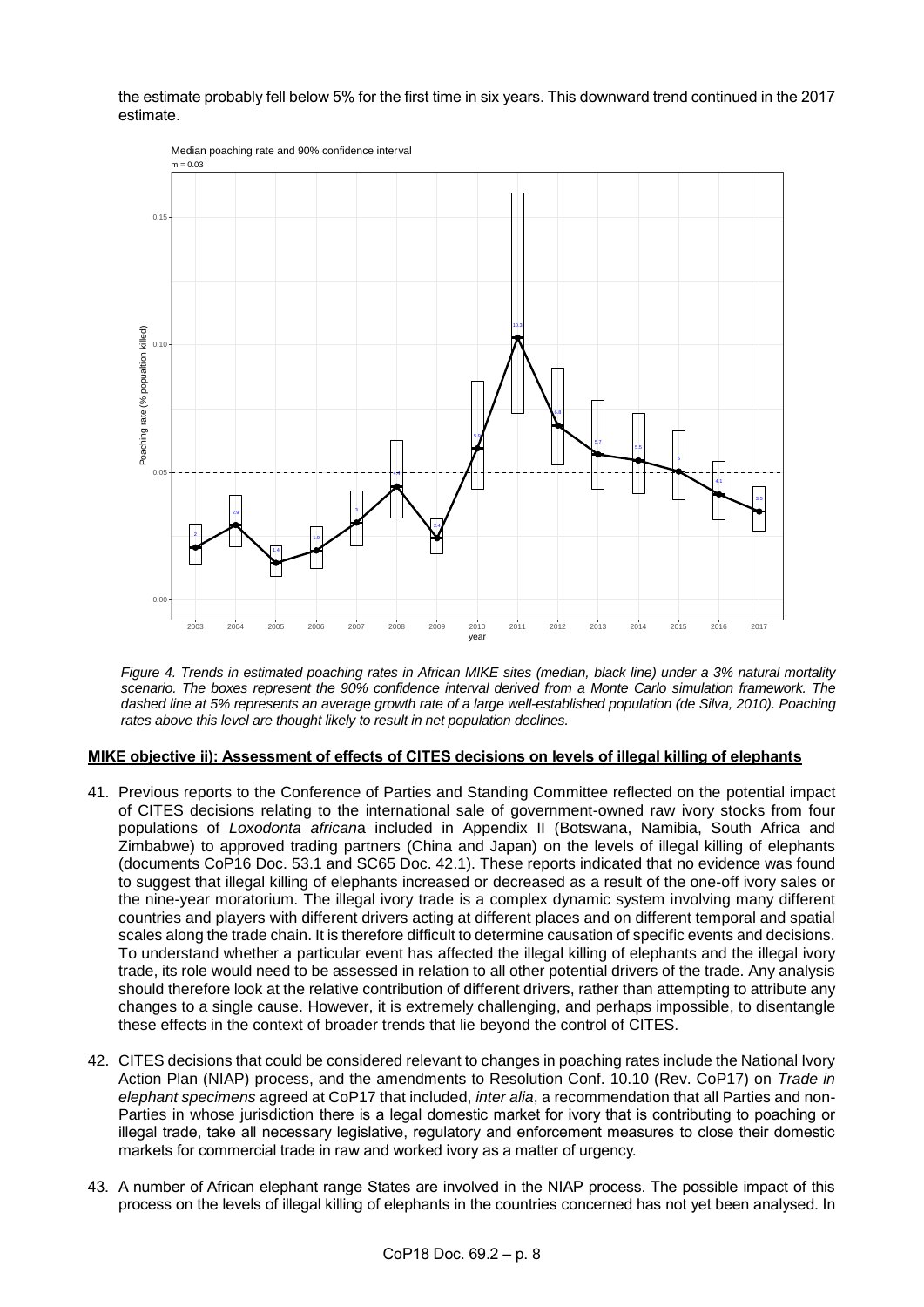the ETIS report to CoP18 (document CoP18 Doc 69.3), it is indicated that the ETIS analysis suggests a recent reduction in the quantity of illegally traded ivory, and that since this result coincides with four full years of implementation of the National Ivory Action Plans (NIAP) process, it is plausible that this result reflects a positive impact of this CITES oversight process on overall illegal ivory trade dynamics*.* The prospect of an increase in illegal ivory trade quantity in future iterations of the 2017 ETIS trend analysis can however not be discounted, owing to numerous seizure cases for that year being received subsequent to the CoP18 analysis. It should however be noted that any potential increase in the quantity of illegal ivory detected could be either a result of an increase in illegal trade or improved enforcement effort by Parties.

44. At SC70, the Secretariat provided information about the responses received from Parties relating to efforts to implement Resolution Conf. 10.10 (Rev. CoP17), including efforts to close domestic markets that contribute to poaching or illegal trade, pursuant to paragraph 8 of Resolution Conf. 10.10 (Rev. CoP17) (SC70 Doc 49.1). In the ETIS report (CoP18 Doc 69.3), the possible impacts of these actions are reflected on, but regardless of attribution, continued monitoring will be required to determine whether the recent decline in illegal trade in ivory and the gradual, ongoing decline in PIKE levels will be sustained.

## *Factors associated with levels of illegal killing of elephants*

- 45. In the covariate analysis reported here, the choice of variates (Table 1), considered as potential drivers of poaching intensity, was guided by previous studies and analysis (Laurance, W. F. *et al*., 2001; documents SC65 Doc 42.1 and CoP16 Doc 53.1).
- 46. The model structure used remained similar to the previous analysis, in that covariates are categorized as global, country or site-level factors (SC65 Doc 42.1; CoP16 Doc 53.1). A new statistical approach was used for the analysis this year; i.e. a Bayesian lasso-regulated hierarchical regression model (Hauenstein *et al*., 2018).

| Covariate                                | <b>Rationale</b>                                                                              | <b>Proxy</b>                                                                                                    | <b>Resolution</b>                                  | <b>Source</b>                                                             |
|------------------------------------------|-----------------------------------------------------------------------------------------------|-----------------------------------------------------------------------------------------------------------------|----------------------------------------------------|---------------------------------------------------------------------------|
| Infant mortality rate<br>(IMR)           | Represents site-level<br>poverty as a driver of<br>poaching                                   | Number of deaths<br>of children under<br>one year of age per<br>1,000 live births                               | Annual, site<br>(interpolation of<br>two datasets) | SEDAC, CIESIN<br>(CIESIN, 2017),<br>UNICEF (UNICEF,<br>2017)              |
| Precipitation                            | Causes site-level<br>changes in natural<br>mortality rate                                     | Mean annual<br>precipitation in<br><b>MIKE</b> site                                                             | Annual, site                                       | CHIRPS (Funk et al.,<br>2015                                              |
| Corruption perceptions index<br>(CPI)    | Represents country-<br>level corruption, hence<br>poor governance, as a<br>driver of poaching | Index range from 0<br>to 100, where 0 is<br>high levels of<br>corruption<br>perception and 100<br>is low levels | Annual, country                                    | Transparency<br>International<br>(Transparency<br>International, 2017)    |
| Poverty density (PovDens)                | Represents site-level<br>poverty as a driver of<br>poaching                                   | Density of people<br>earning less than<br>USD 1.25 per day                                                      | Single measure<br>(2005), site                     | HarvestChoice<br>(HarvestChoice, 2015)                                    |
| Site area (Area)                         | Affects elephant density<br>and potentially<br>management<br>effectiveness                    | Surface area of<br><b>MIKE</b> site                                                                             | Single<br>measure, site                            | <b>MIKE (MIKE, 2017)</b>                                                  |
| Law enforcement adequacy<br>(LawEnf)     | Represents site-level<br>management<br>effectiveness                                          | Expert estimate of<br>the adequacy of law<br>enforcement<br>provision                                           | Single<br>measure, site                            | <b>MIKE (MIKE, 2017)</b>                                                  |
| Large-scale ivory seizures<br>(Seizures) | Represents global level<br>of organised ivory crime                                           | Weight of large-<br>scale ivory seizures<br>(>500kg)                                                            | Annual, global                                     | <b>Elephant Trade</b><br>Information System<br>(ETIS)<br>(Milliken, 2014) |

*Table 1: Proxies for supply and demand variables used as covariates in the analysis.*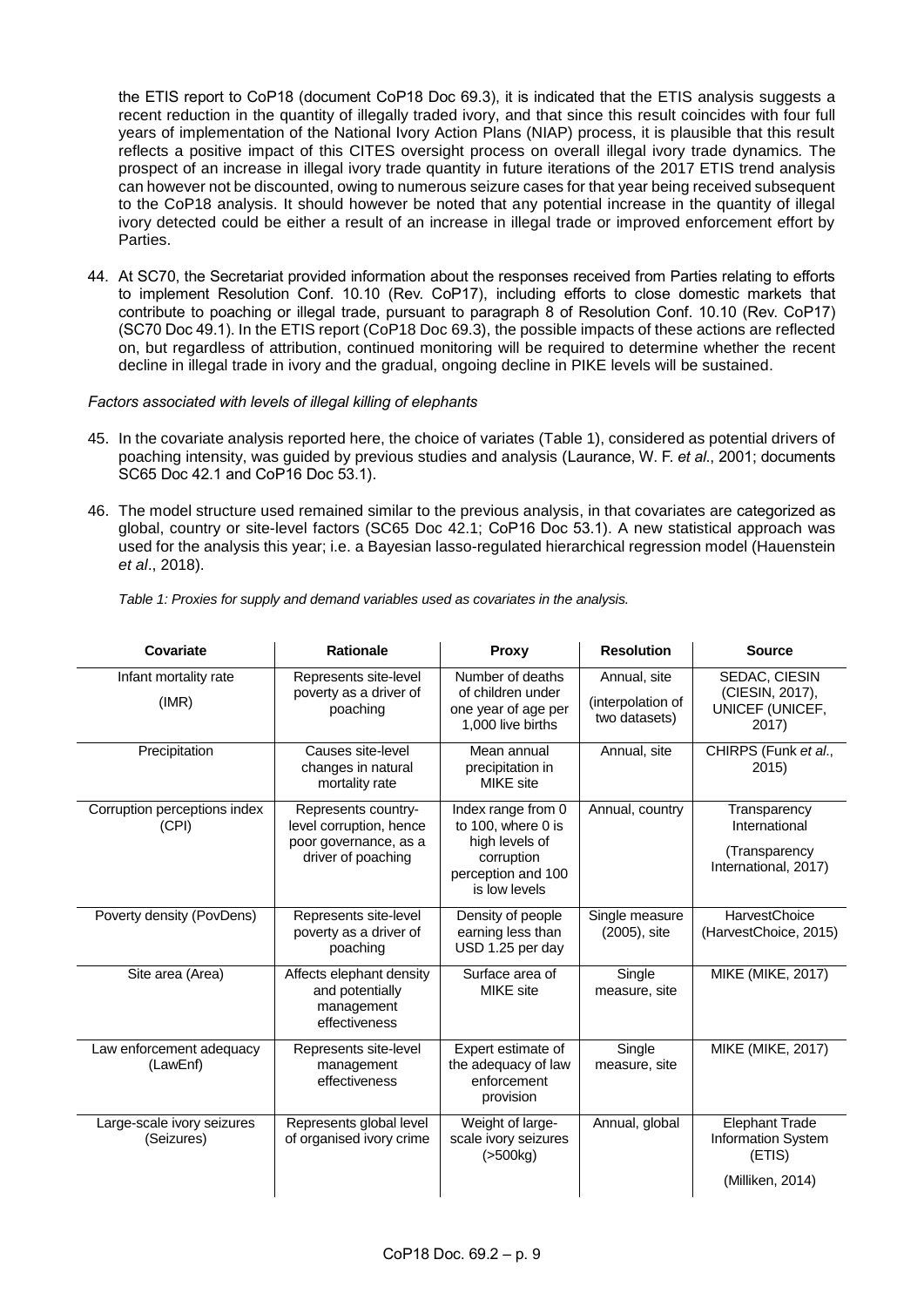Ivory price (IvoryPrice) | A crude proxy for unmet demand for elephant ivory in consumer countries

Average import price of legal mammoth ivory to China, Hong Kong and Macao

Database (UN Comtrade, 2018)

- 47. The contribution of relevant biophysical and socio-economic factors with levels of illegal killing was explored using a statistical model. Figure 5 shows the conditional relationships between key covariates and the estimated proportion of illegally killed elephants (PIKE) for: a) infant mortality; b) annual precipitation; c) corruption perception index; d) poverty density; e) site area; f) law enforcement adequacy; as well as annual g) large-scale ivory seizures; and h) Mammoth ivory price. In Figure 5, error envelopes represent 90% credibility intervals from 3,000 Markov chain Monte Carlo (MCMC) samples, and horizontal dashed lines illustrate the estimated intercept median. In the figure, the partial residuals (y-axis) show how the raw PIKE values correlate with the respective covariate of interest (x-axis). All plots are scaled the same to make effect sizes directly comparable.
- 48. All covariates, except for site area (Figure 5 e) showed non-zero correlations with PIKE, but only a subset showed 90% credibility intervals (CIs) that excluded zero (Figures 5 b, c and h). Specifically, strong correlation was found between ivory price and annual variation in PIKE (Figure 5 h), while site level variation was correlated with poverty density (number of poor people/km²) and estimated law enforcement adequacy (Figures 5 d, f). Strong evidence that PIKE decreases with falling national corruption was also found (Figure 5 c). Additional information relating to the covariates is included in Annex 1 to this document.
- 49. As in all previous MIKE analyses, governance (as represented in the CPI) continues to emerge as the most important national-level predictor of elephant poaching. The consequences of bad governance are likely to manifest themselves throughout the ivory supply chain, facilitating the movement of illegal ivory from the site all the way to the point of export. As pointed out in the previous reports, governance is highly correlated with levels of human development, making the effects of each difficult to tease apart. It is likely that there is a two-way causal relationship between governance and human development, whereby limitations in one appear to preclude improvements in the other (CoP16 Doc 53.1).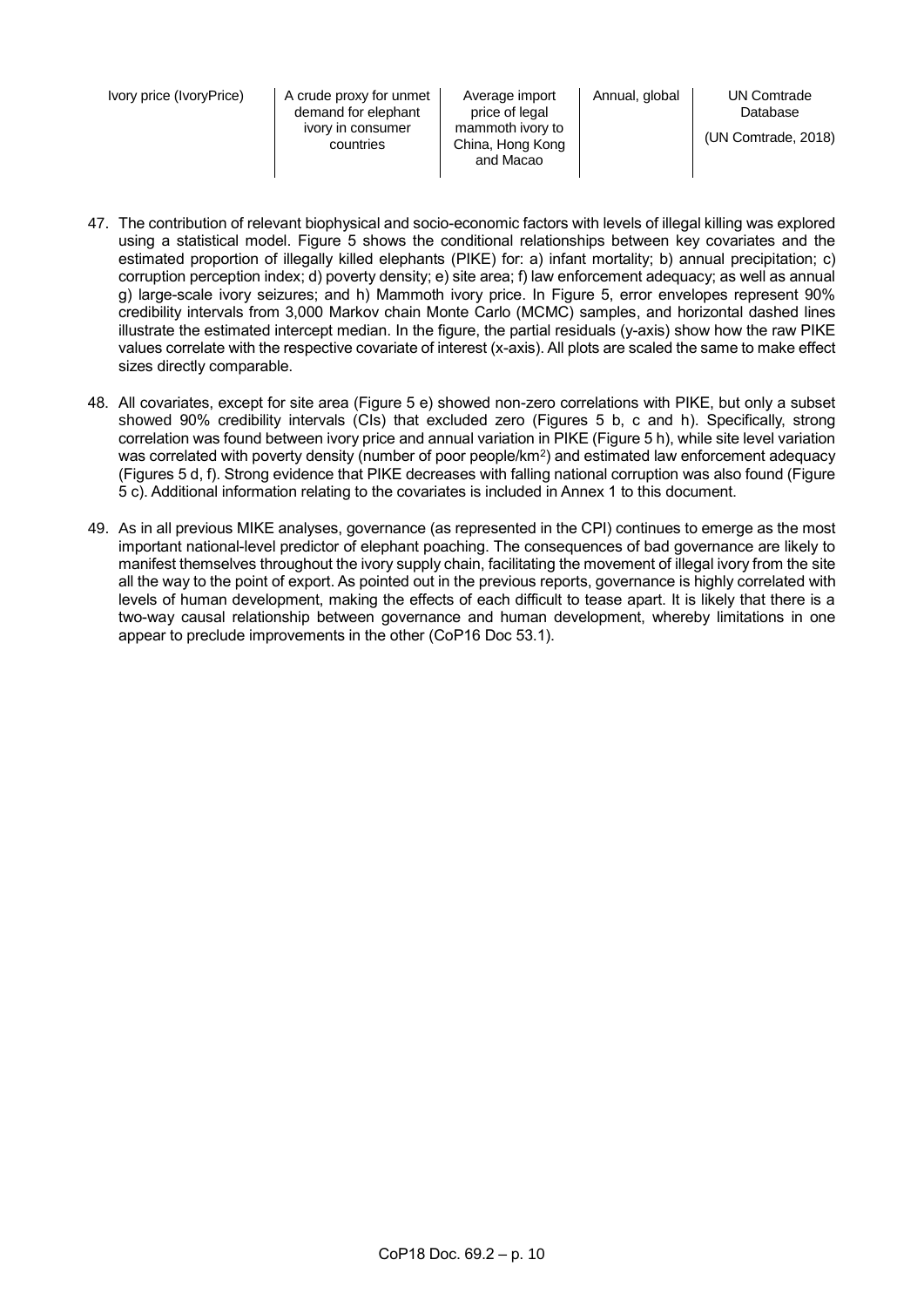

*Figure 5 shows the conditional relationships between key covariates and the estimated proportion of illegally killed elephants (PIKE) for a) infant mortality, b) annual precipitation c) corruption perception, d) poverty density, e) site area, f) law enforcement adequacy g) large-scale ivory seizures, and h) ivory price (Hauenstein et al., 2018). The plots are overlaid with response-scale partial residuals (i.e. observed PIKE values minus the variance explained by all other covariates) (points for site and country by year covariates and boxes for site and annual covariates).*

#### **MIKE objective iii): Establishing an information base to support decisions on management, enforcement and protection needs**

50. In order to complement the information base provided by MIKE on levels of and trends in illegal killing of elephants, the MIKE Programme developed a site-level Law Enforcement Capacity Assessment (LECA) in 2014 to assess the effort and resources employed by participating range States in the detection and prevention of illegal killing of elephants. This assessment, which was developed as part of the project entitled "Minimizing the Illegal Killing of Elephants and other Endangered Species" (MIKES) with funding from the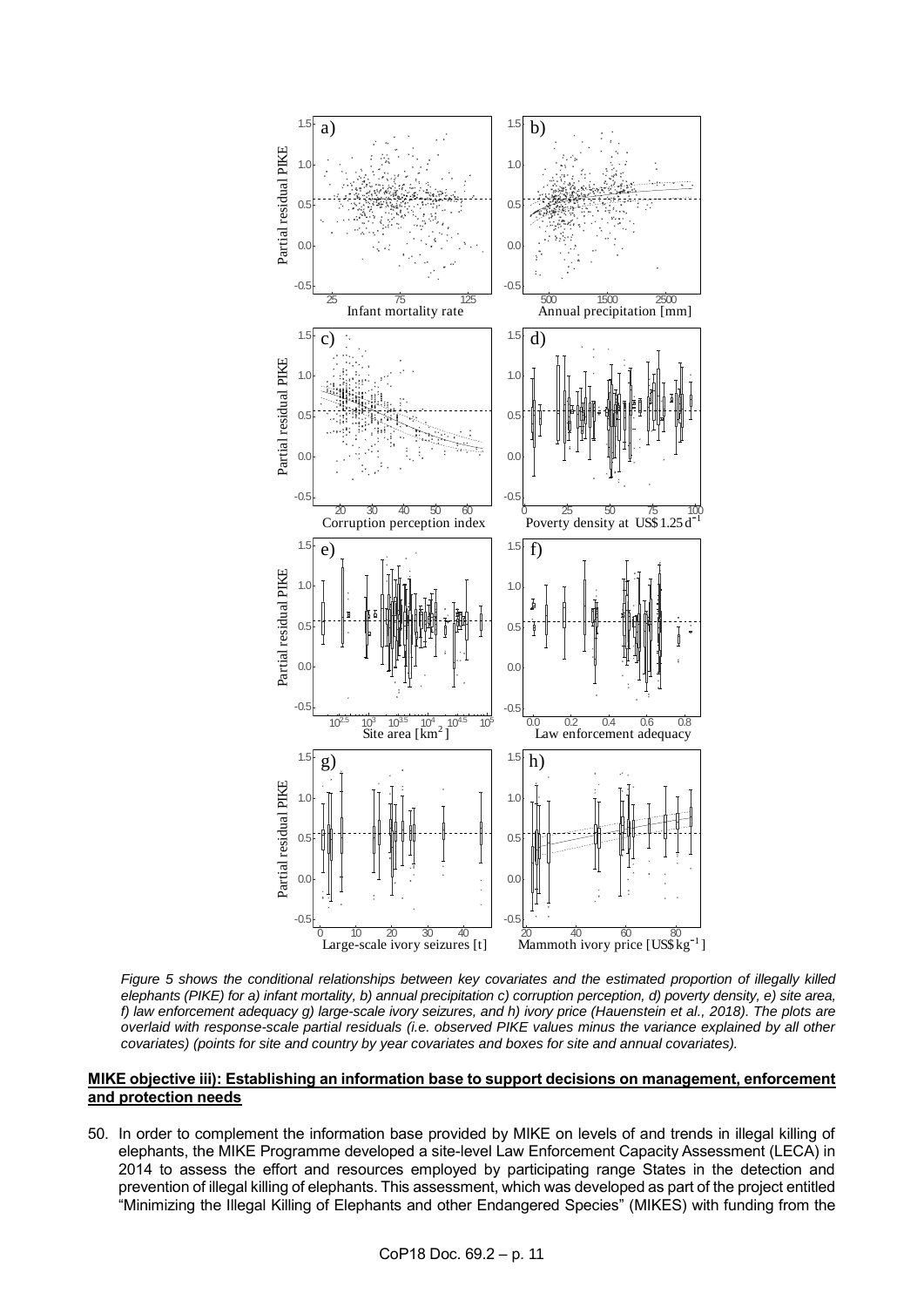European Union, was also intended to help participating range States, and the wider CITES community, to better understand the status of wildlife law enforcement efforts at the conservation area level, to pinpoint key areas where investments and projects could potentially be targeted, and to monitor progress in strengthening wildlife law enforcement capacity in these areas.

- 51. The LECA was designed to be undertaken as a self-assessment by wardens or senior wildlife law enforcement officers based at participating MIKE sites. The assessment was administered in a standardized form, which could be sent by email and either completed electronically or printed and filled in manually. The assessment consisted of 41 questions organized into the following six law enforcement pillars:
	- A. Law Enforcement finances and human resources (six questions)
	- B. Law Enforcement patrols (twelve questions)
	- C. Patrol operations (seven questions)
	- D. Investigations and intelligence (five questions)
	- E. Law Enforcement monitoring (six questions)
	- F. Community participation in Law Enforcement (five questions)
- 52. A summary of selected aggregated results from the LECA assessments done in 51 MIKE sites is shown in Figure 6. The LECA is primarily aimed at informing site level management and activities, and the continental results mask many of the site-specific nuances. However, some inferences can be made from the results about the overall level of protected area law enforcement management capacity across the MIKE site network in Africa. For example, the majority of sites report that basic ranger training is adequate or good, advanced training is much less strong, while communications equipment and working conditions score low in most areas. Overall, investigations and intelligence were the lowest ranked pillar, with specialist staff and information management being the most commonly cited capacity issues.



*Figure 6: Selected aggregated responses to the LECA assessment from African MIKE sites showing the relative strengths of different aspects of site-based law enforcement capacity (where 0 is the lowest score and 3 the highest, and the y-axis shows the proportion of responses in each score category).*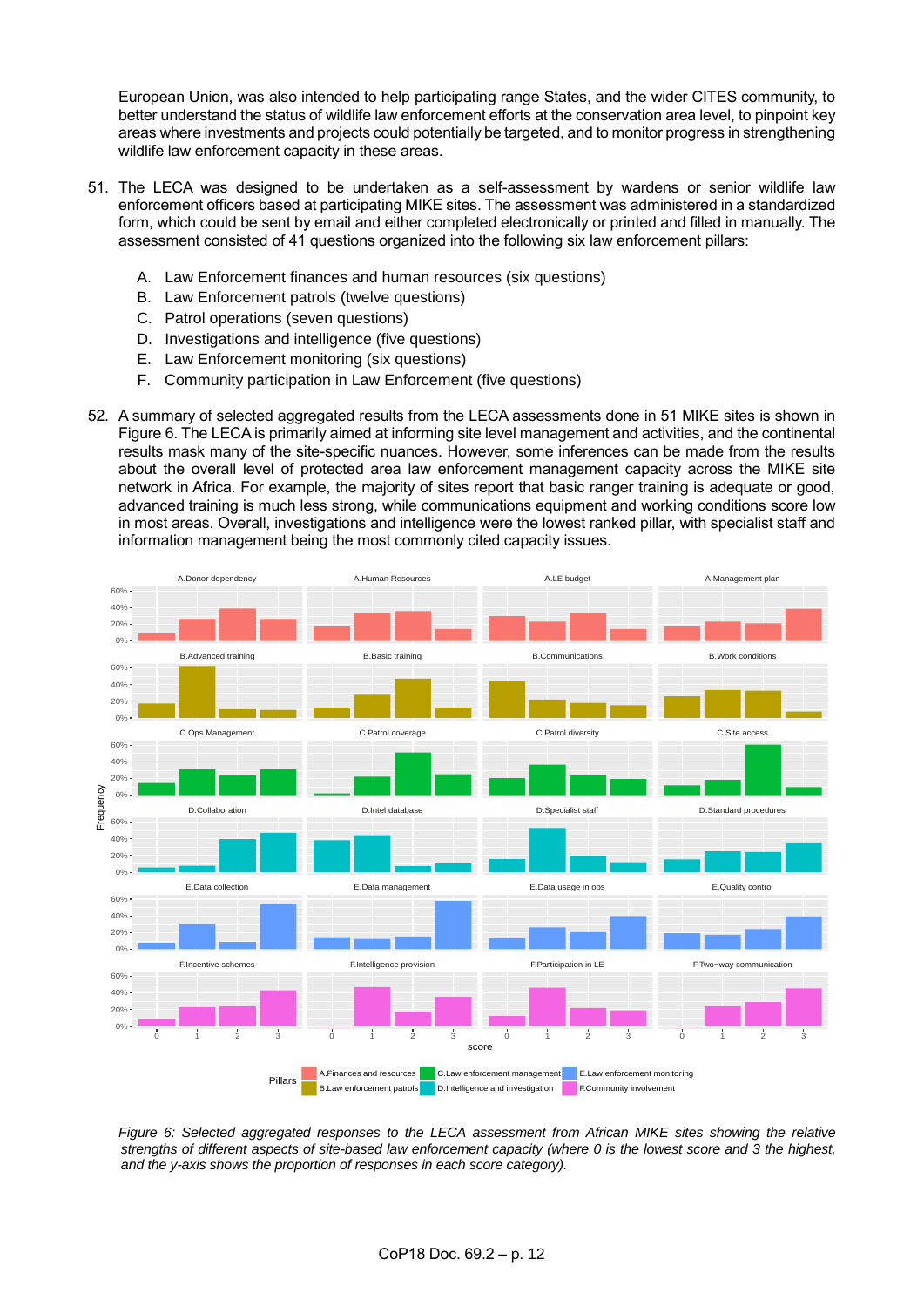- 53. Despite the inherent limitations of self-assessments, feedback obtained from range States suggests that the MIKE Law Enforcement Capacity Assessments help site managers to evaluate their capacity and needs to effectively prevent and respond to wildlife crime in a structured manner. However, the form and format of the original LECA assessment had a number of weaknesses. Notably, the assessment took a long time to complete, the question format was not easy to comprehend, and there was no feedback on the results of the assessment immediately available to those involved in its completion. In response to these shortfalls, the format of the LECA has now been updated. However, the content remains largely the same and the responses between the original and updated assessments are comparable.
- 54. The updated LECA is now presented in an Excel workbook with restricted fields and drop-down menus that allow for standardised responses. This complements the previously used form with a menu of pre-set responses from which to choose. The Excel workbook also contains user-friendly display tools including a 'dashboard' and summary radar charts providing instant feedback to those completing the assessment on the responses they have included, and the overall strength of each pillar. The updated assessment has now been piloted in Africa and Asia and will be steadily rolled out to all relevant MIKE sites as visits by MIKE Programme staff take place.
- 55. It is no longer proposed that the assessment be completed as a self-assessment by site staff, but rather as a facilitated process with site staff led by MIKE Programme staff during a visit. Although this may result in less frequent responses, it is anticipated that the information collected will be more accurate. Experience has shown that the exercise is best completed by a group of participants who have a direct understanding of the situation in the MIKE site (i.e. the senior managers, law enforcement officers and patrol staff). The previous self-assessment will be retained and form part of the information requirements for new sites joining the MIKE network and will be implemented across a larger number of MIKE sites as and when required.

## **MIKE objective iv): Capacity-building in elephant range States**

56. In accordance with its mandate under Resolution Conf. 10.10 (Rev. CoP17), the CITES MIKE Programme has focused its capacity-building efforts at the site level with the aim of improving the ability of site management to implement MIKE, to make use of MIKE data in managing and conserving elephants, and to enhance wildlife law enforcement.

# *Ability of site management to implement MIKE and make use of MIKE data*

- 57. Reliance on ranger-based monitoring as the primary source of information has been one of the key strengths of the MIKE Programme. This bottom-up approach to data collection and analysis places a high value on practical information derived straight from site-level monitoring. In this way, MIKE is well placed to enable monitoring systems to be tailored to meet site-specific management needs, as well as to inform adaptive management. However, many sites also require significant additional resources and capacity-building support if this potential to support area management is to be fully realised and utilized.
- 58. The MIKE Subregional Support Units (SSUs) have led capacity-building efforts in this area and have focused on selecting and supporting suitable monitoring tools with regard to site capacity and management needs and strengthening the ability of sites to implement and make use of these tools as part of the MIKE system. This capacity-building has been achieved through a variety of site visits, on-site training, and technical support, including establishing and maintaining hardware and software, and support for data collection and management.
- 59. Work is ongoing to improve the targeting of training activities to meet site-specific needs and develop standardised training approaches and materials to improve the provision of training at the site level. Additional approaches are also being explored to expand the reach and impact of MIKE Programme capacity building. This includes 'training of trainers', for countries with several sites (e.g. Kenya), and working with wildlife training colleges (e.g. Southern African Wildlife College) to integrate the MIKE Programme requirements into the standard patrol training curriculum for law enforcement staff.
- 60. Between 2016 and 2018, site-based training events took place at 46 MIKE sites in Africa, reaching almost 950 staff in 25 African elephant range States. The main focus was in provision of technical support in collection and recording good quality elephant mortality data. Sites that are committed to deploying SMART (Spatial Monitoring and Reporting Tool) have received on site and remote support in basic and advanced SMART database management. Training is being provided to new voluntary sites in southern Africa, and to date has covered Lower Zambezi National Park and Kafue National Park in Zambia.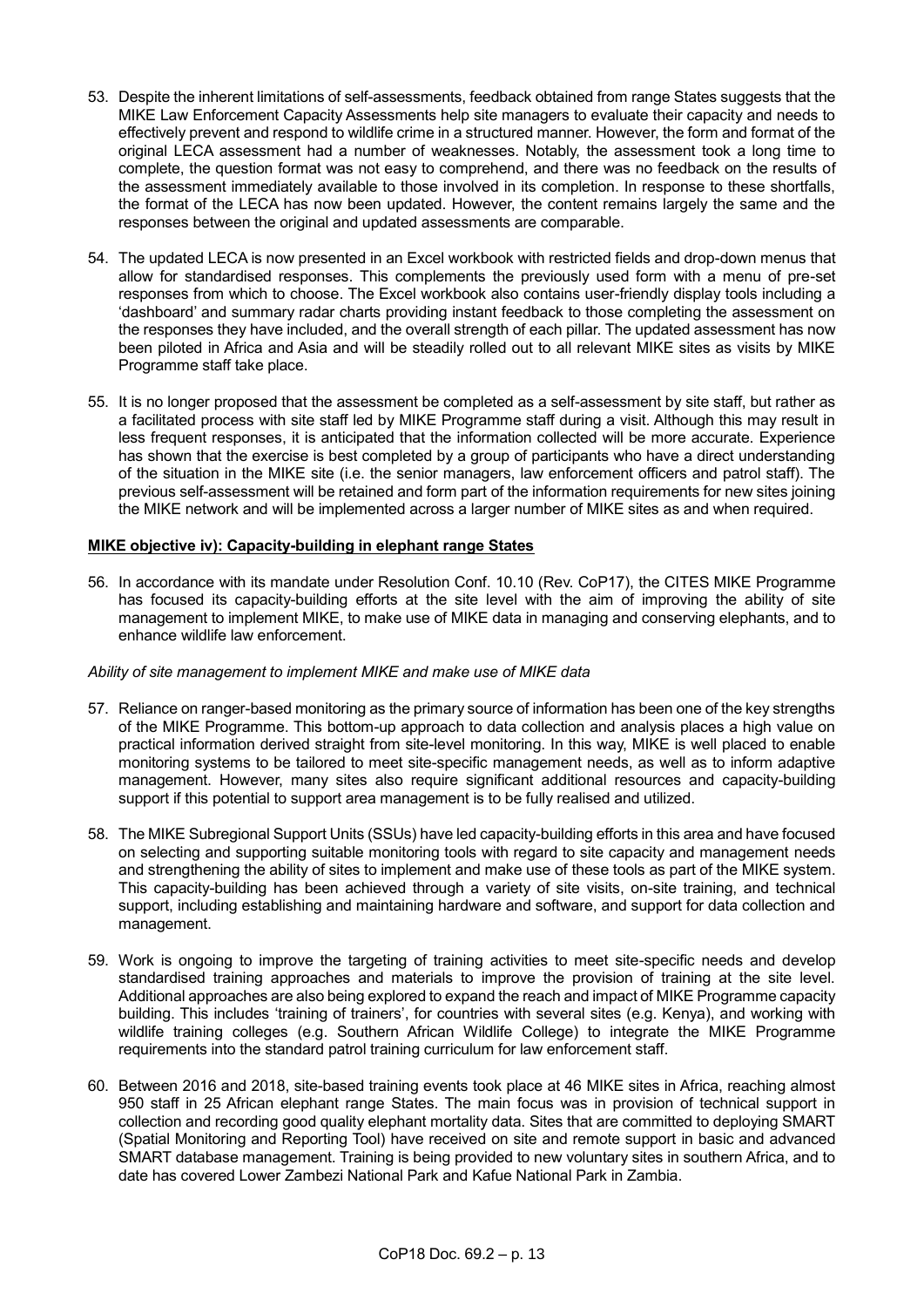- 61. In Asia, since the re-launch of the MIKE programme in September 2017, 19 site visits have taken place, including a number of training events, reaching more than 430 staff in 10 Asian elephant range States.
- 62. Training in data management has involved a number of tools, such as the SMART. However, these systems require a relatively high level of technical capacity and IT infrastructure at the site, which has undermined their utility in many sites. The MIKE Programme's approach has remained to support implementation of the most appropriate tools in relation to existing management needs and capacity, rather than to focus on the promotion of a particular monitoring tool. In response, the MIKE Programme developed a simpler, spreadsheet-based 'MIKE Workbook', which is being used to record and report information in many sites. This workbook has helped improve and standardize reporting.
- 63. The MIKE Programme is also in the process of exploring a number of mechanisms through which information and MIKE analyses relevant to site and national managers can be made easily available to support use of MIKE Programme data where it is most relevant. In addition to the redesign of the LECA that aims to provide site managers with instant feedback on the relative strengths of their wildlife law enforcement management capacity, efforts are also underway to make MIKE elephant mortality data analysis and trends available to range States that have submitted the data through a new password protected online portal. Detailed data and analysis on their own sites will be restricted to the range States that have provided the information.

## *Enhancing wildlife law enforcement*

- 64. The final evaluation of the MIKE Phase II project, which ran from 2006 to 2012 with funding from the European Union, recognized that, with the resources available to MIKE, it was not possible to build capacity substantially and sustainably across all MIKE sites in Africa. The evaluation recommended that, in addition to ongoing activities, MIKE provide specific and more substantial support focused on enhancing enforcement in a smaller number of sites. As a result of this recommendation, under the MIKES project, funds have been allocated for focused efforts to build law-enforcement capacity in eight 'focal sites'. The focal sites were selected in accordance with their importance for the protection of key populations of elephants and other CITES-listed flagship species, the scale and nature of the threats to these species, and the likelihood of mitigating these threats through targeted support for the protected area's law enforcement and management systems.
- 65. Activities under the project focus on supporting law enforcement capacity building and adaptive management in the eight '*focal sites*'. A brief summary of the activities supported in each of these sites is outlined below:
	- a) *Boumba Bek National Park, Cameroon:* A major issue undermining the organization and management of activities is the complete absence of power at park headquarters. Under the project, an assessment was carried out and solar power has now been installed. Ranger field equipment and a patrol vehicle have also been procured and were delivered to the area. Properly organized ranger patrols are now taking place in the park for the first time in a number of years, with 240-man days of patrol effort during the first six months of 2018. Support for the remainder of 2018 and 2019 will focus on *in-situ* training in SMART data collection and management, and on providing basic support to maintain the improvements in patrol effort and coverage recorded during the first half of 2018.
	- b) *Dzanga Sangha Protected Area, Central African Republic*: Training of patrol staff in the SMART tool and MIKE Programme data requirements and ranger-based monitoring data management have been ongoing; alongside the upgrading of a patrol planning and organization system. A patrol rations store has been constructed to provide patrol staff with access to rations at cost and enable better use of allowances provided. The first ranger training was recently supported at a newly established training base, with additional mentoring planned for senior management to enable them to make optimal use of a newly established and equipped operations control room. A vehicle and key equipment have been delivered to the site and are supporting operations. This goes some way to re-establishing the equipment and materials lost during the security breakdown in 2012 and 2013.
	- c) *Katavi National Park-Rukwa Game Reserve, United Republic of Tanzania:* This has proved a challenging focal site in which to implement activities due to its extremely remote location and its complex institutional arrangements. At the time of writing, two vehicles to support law enforcement and elephant monitoring operations in both areas have been delivered and are in the process of being customized to meet field requirements. The installation of a VHF-radio network to cover the area is underway and work is expected to be completed in the first half of 2019.
	- d) *Mana Pools/Sapi Conservation Area and Chewore Safari Area, Zimbabwe:* Park management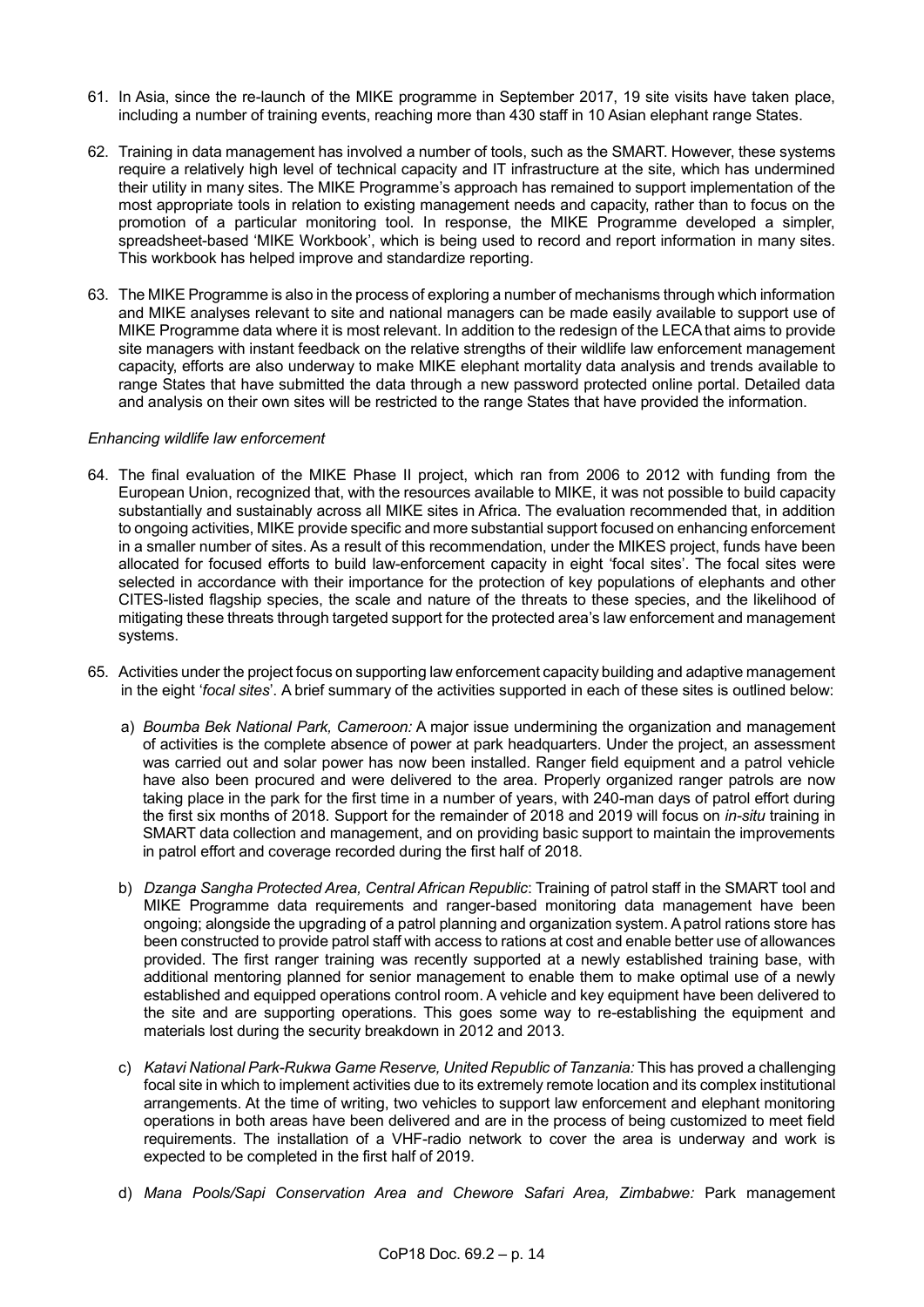infrastructure has been developed throughout the area; this includes establishing and equipping two operational control rooms and additional support for a third. Support has also been delivered to improve the well-being of out-posted patrol staff through efforts to improve the provision of clean water to sectoral headquarters. Law enforcement management equipment has been provided and a new ranger base established (including patrol monitoring and communication equipment). A patrol boat for river patrols has been delivered, and two rangers trained as coxswains. A dedicated patrol vehicle has been procured and equipped to support wildlife law enforcement operations throughout the area. Support for ongoing wildlife law enforcement operations continues through the training of patrol staff (both basic and specialized riverine training).

- e) *Niassa Game Reserve, Mozambique:* After a relatively slow start due to staffing difficulties, a law enforcement advisor was appointed and advised that a more dynamic and responsive mode of operation should be pursued. This entailed some adjustment of the budget, but data indicates that this approach has had a positive impact on reducing illegal activities. Support has been provided for the development of sectoral headquarters, which will decentralise operational management to key parts of the Reserve. Support continues to be provided for basic field equipment and results-based incentives for patrol staff. In 2019 it is expected that additional support will be provided to enhance communications infrastructure in key parts of the Reserve to enhance and support law enforcement operations.
- f) *Okapi Wildlife Reserve, Democratic Republic of the Congo:* Some insecurity issues, combined with staff turnover in both government and non-government partners initially slowed activities. As a result, a project review was carried out in early 2018, and the priorities, activities and budget revised to take into account emerging issues. Since that time, critical field equipment for patrol staff has been procured along with communications equipment. The project has also supported a number of joint patrols throughout the area with other law enforcement agencies. The collection of intelligence to inform operations has also been strengthened through collaboration with a local non-governmental organization, alongside the tracking and monitoring of court cases. A number of the Congolese Institute for Nature Conservation staff have been trained and certified as 'Judicial Police Officers' with the aim of increasing the effectiveness of case development and prosecution in the regions around the Reserve.
- g) *Parc W Protected Area Complex, Benin, Burkina Faso and Niger:* The tragic death in April 2018 in Parc W Niger of the MIKE Technical Advisor leading the implementation of this aspect of the project has severely impacted implementation in this focal site. A replacement has been recruited and activities reinitiated in the area. Equipment to support field-based patrol staff are in the process of being delivered to the site. Ongoing support is being provided in four of the five areas to help sustain patrol effort and coverage (which has been impacted by security incidents in some parts of the focal site). A preliminary assessment of radio communication needs was completed, and a call for proposals from service providers is in process to carry out a more accurate assessment of requirements. In addition, an intelligence expert has been recruited to help set up a simple intelligence system throughout the area (the same approach will also be supported in Dzanga Sangha Protected Area).
- h) *Queen Elizabeth National Park, Uganda:* A law enforcement strategy for the park was developed (with co-funding from GiZ), setting out areas where priority support is needed. Key transportation equipment needs were identified, and a vehicle dedicated to law enforcement patrols is now operational in the park. Field equipment for 60 rangers to support law enforcement patrols has been delivered to the site, as well as digital radio equipment to improve communications between patrols and outposts throughout the site. Work is on-going and continues to focus on building the capacity of patrol staff through training, alongside providing support for key infrastructure in the forms of communications and VHF radios to enhance operations. Additional support is also being used to strengthen key infrastructure with strategically located outposts and the upgrading of parts of the headquarters building. Additional, complementary funds have been leveraged from the African Elephant Fund.
- 66. In 2018, the MIKE Programme was awarded additional funding from the European Union to expand support for MIKE Law Enforcement Focal Sites in Eastern and Southern Africa, with a special focus on transboundary protected areas, as part of the Cross-Regional Wildlife Conservation in Eastern and Southern Africa and the Indian Ocean (CRWC) Programme. This five-year European Union funded project is being implemented in collaboration with the United Nations Office on Drugs and Crime (UNODC) and the Convention on Migratory Species (CMS). Sub-projects have already been developed to continue support provided under the MIKES project for Queen Elizabeth National Park, Uganda, and Mana Pools/Sapi Conservation Area and Chewore Safari Area, Zimbabwe, with an added emphasis on strategic support building human resource capacity of law enforcement managers and the management systems they use. Additional activities have also been planned in other transboundary sites prioritised but not supported under MIKES, including Lower Zambezi National Park, Zambia, and Tsavo West National Park, Kenya.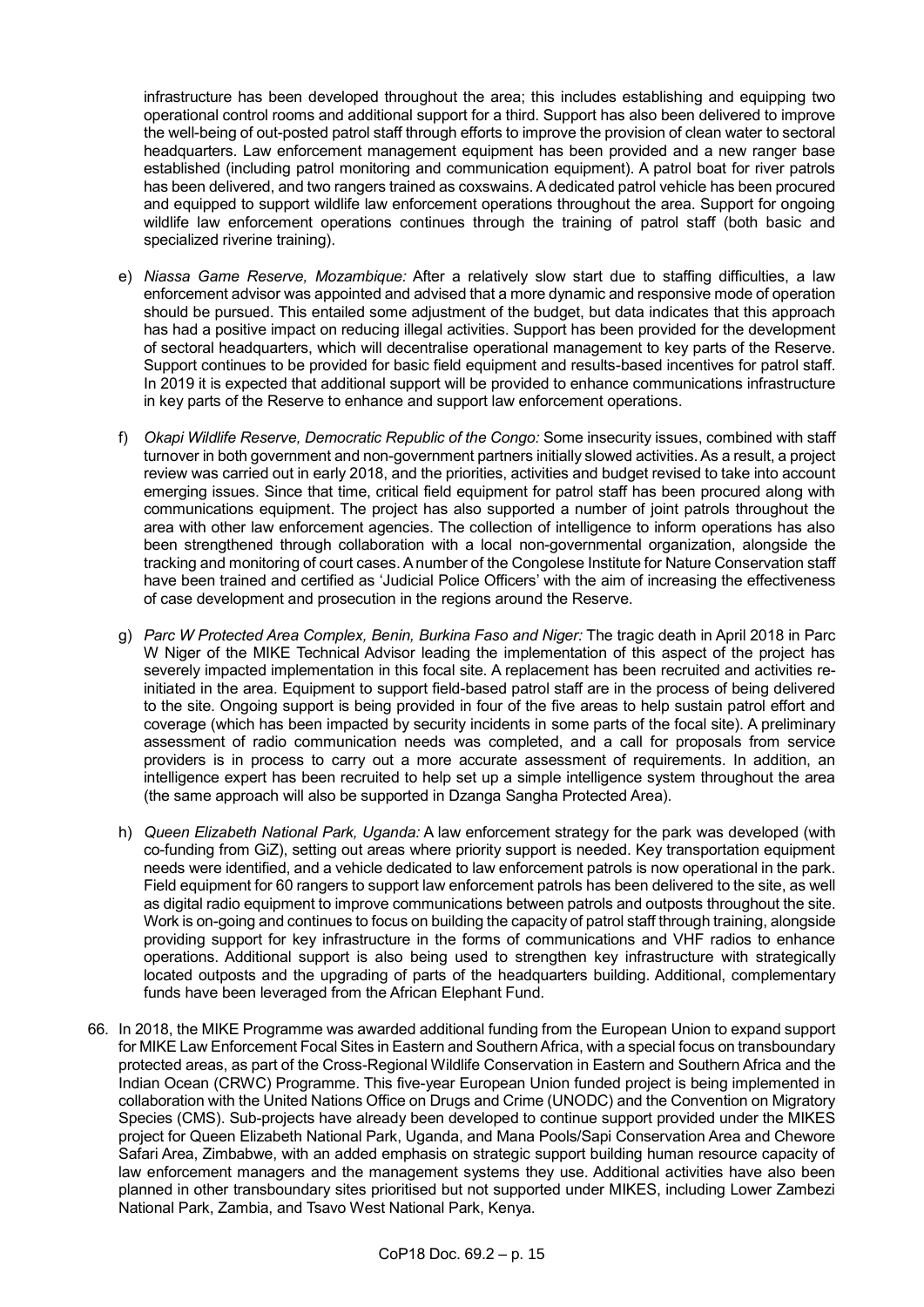- 67. In 2017, Japan also supported a project to complement work under the EU funded MIKES project to strengthen law enforcement capacity in Mana Pools/Sapi Conservation Area and Chewore Safari Area focal site in Zimbabwe. The project supported the development of a new ranger post at a strategic location in the Chewore Safari Area. An agreement has been concluded with Japan for a similar initiative in 2018 to support the development of a new outpost in Queen Elizabeth National Park, Uganda (again, as a complement to support provided under the EU funded MIKES project). In collaboration with CITES, Japan is also supporting the construction of a law enforcement operations base and a strong room to support better management and security of seizures and confiscated items in Niassa Game Reserve, Mozambique.
- 68. Finally, the Event Response Mechanism (MERM) was designed under the MIKES Project to provide support to national wildlife authorities and site managers in responding to sudden increases in illegal killing of elephants and other CITES-listed flagship species, as well as the international trafficking in their products. The first MERM action was implemented in the Gourma region of Mali in 2017. A 36-strong anti-poaching unit was created, with rangers selected on a competitive basis, and provided an initial training course of more than five weeks. All 36 rangers successfully completed the initial training course, which gave the new team training in basic anti-poaching operations, including tracking, surveillance, reconnaissance, tactics, crime scene investigation and interdiction.
- 69. A second MERM is currently being implemented to support wildlife law enforcement capacity building in South Sudan, along the border with the Democratic Republic of the Congo, focused on ranger training and re-establishment of basic infrastructure in a critical area buffering Garamba National Park in the Democratic Republic of the Congo. The final MERM under the MIKES project is currently taking place in Cameroon and Chad to help combat the increased elephant poaching that has been recorded in the Bouba Ndjida (Cameroon) and Sena Oura (Chad) transboundary protected areas. This will focus on supporting ranger training, equipment and support for patrols.

### Summary and conclusions

- 70. The trends in PIKE at the continental level for the reporting African MIKE sites show a steady increase in levels of illegal killing of elephants starting in 2006, peaking in 2011, and thereafter following a slight but steady downward trend. A downward trend is also observed in terms of the estimated poaching rate. Caution should be taken in interpreting these trends, especially considering the reported continental decline in elephant numbers over the same period (Thouless, *et al.* 2016).
- 71. The trends in PIKE for the reporting Asian MIKE sites show a steady increase in average levels of illegal killing of elephants between 2003 and 2006, followed by slight decreasing trend up to 2018. In Asia, the impact of human-elephant conflict has been raised as an important element of illegal killing of elephants, and the MIKE Programme will be working with the range States to collect data relating to the cause of death for further analysis. Although significant progress has been made in Asia, the collection and consolidation of information from Asian elephant range States that have not submitted data to date will continue.
- 72. The MIKE Programme continues to build the information base needed to support elephant range States in their efforts to monitor and protect elephant populations. The development of the new database, improved reporting and feedback to the participating sites, as well as the new website, form part of the initiatives in this regard.
- 73. The Secretariat will provide a report on the progress made relating to the review of the MIKE analytical methodology at the 73rd meeting of the Standing Committee.
- 74. Subject to the availability of the substantial external funds required to implement MIKE, the Secretariat will continue to improve, refine and enhance the MIKE Programme in collaboration with the participating range States and the MIKE-ETIS TAG, and will also continue to report to the Conference of the Parties and the Standing Committee, based on the provisions in Resolution Conf. 10.10 (Rev. CoP17).

# Support to the MIKE programme

- 75. The CITES Secretariat is grateful to the European Union for its financial support to the MIKE Programme in Africa and Asia. The Secretariat is also grateful to the Government of Japan for its support of the MIKE Programme in Africa.
- 76. The tentative budget required to implement and further strengthen the MIKE Programme is contained in Annex 2 to the present document.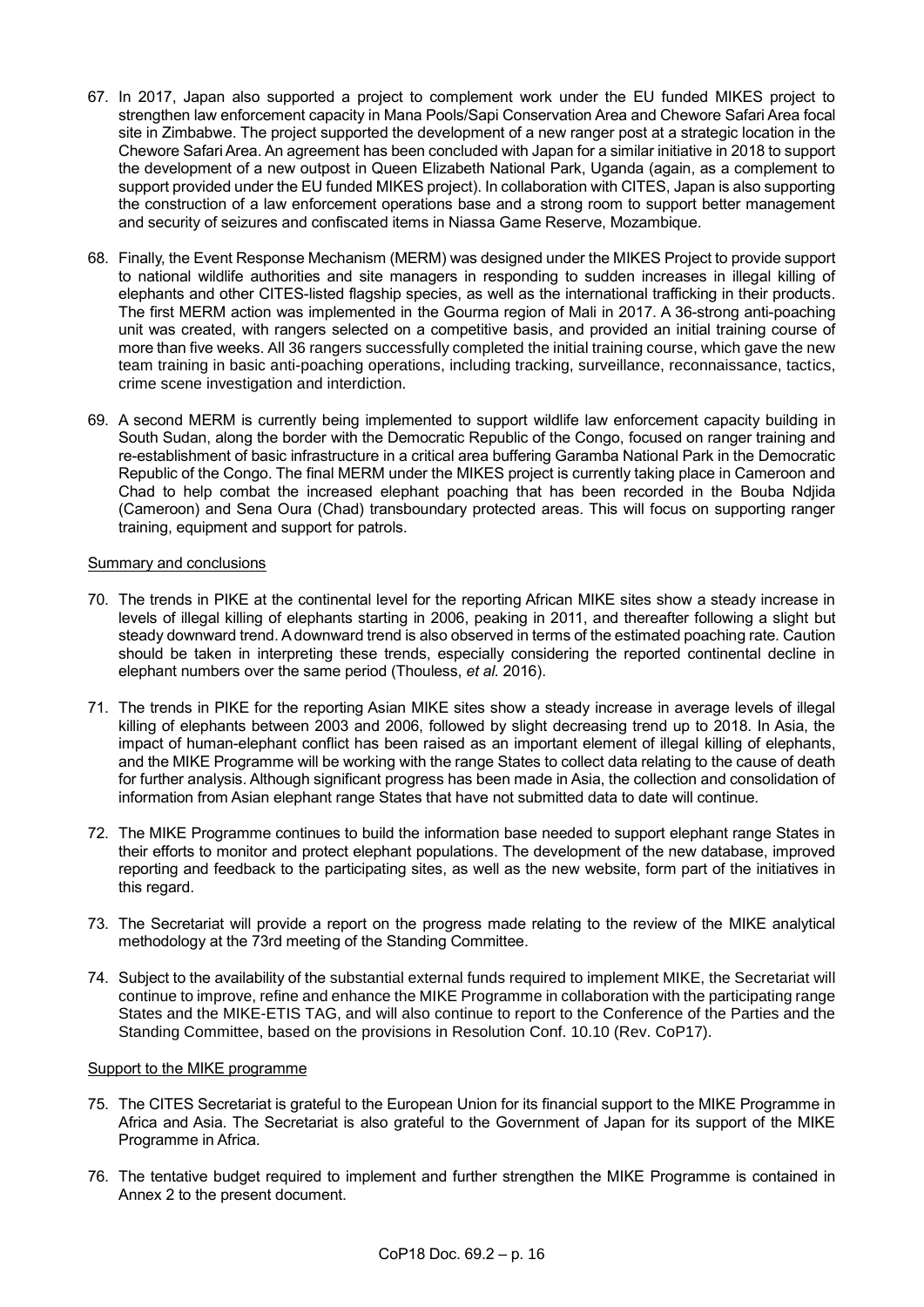77. Finally, the Secretariat would particularly like to express its gratitude to the African and Asian elephant range States for their cooperation in the implementation of MIKE, and specifically to all the rangers, MIKE site and national officers from participating sites and range States, NGOs and local partners whose dedication make the MIKE programme possible.

## Recommendations:

78. The Conference of the Parties is requested to take note of this report.

## References:

Burn, R.W., Underwood, F.M. Blanc, J.J. (2011). "Global Trends and Factors Associated with the Illegal Killing of Elephants: A Hierarchical Bayesian Analysis of Carcass Encounter Data." PLoS ONE 6 (9): e24165. doi:10.1371/journal.pone.0024165.

Calef, G. W. (1988). Maximum rate of increase in the African Elephant. African Journal of Ecology / Volume 26. Issue 4.<https://doi.org/10.1111/j.1365-2028.1988.tb00984.x>

Center for International Earth Science Information Network (CIESIN) Columbia University. Poverty mapping project: Global subnational infant mortality rates. NASA Socioeconomic Data and Applications Center (SEDAC) (2018). http://dx.doi.org/10.7927/ H4PZ56R2 [accessed 12 September 2017]

De Silva, S. (2010). On Predicting Elephant Population Dynamics. *Gajah* 33 (2010) 12 – 16. <http://www.asesg.org/PDFfiles/Gajah/33-12-deSilva.pdf>

Do, Q., Levchenko, A.A., Ma L., Blanc, J.J., Milliken, T., Dublin, H.T. (2018). The price elasticity of African elephant poaching. Policy Research working paper; no. WPS 8335. Washington, D.C.: World Bank Group (2018). http://documents.worldbank.org/curated/en/358291518460602605/The-price-elasticity-of-African-elephantpoaching.

Foley, C. A. H. and Faust, L.J. (2010). "Rapid Population Growth in an Elephant Loxodonta Africana Population Recovering from Poaching in Tarangire National Park, Tanzania." Oryx 44 (02): 205–12. doi:10.1017/S0030605309990706.

Funk, C., Peterson, P., Landsfeld, M., Pedreros, D., Verdin, J., Shukla, S., Husak, G., Rowland, J., Harrison, L., Hoell, A., Michaelson, J. (2015). The climate hazards infrared precipitation with stations–a new environmental record for monitoring extremes. Scientific Data 2, 150066 (2015). URL [http://dx.doi.org/10.1038/sdata.2015.66.](http://dx.doi.org/10.1038/sdata.2015.66)

Gough, K.F. and Kerly, G. I. H. (2006). Demography and population dynamics in the elephants *Loxodonta Africana* of Addo Elephant National Park, South Africa: is there evidence of density dependent regulation? Oryx Vol. 40 No 4.

HarvestChoice. Poverty density \$1.25/day (pers./sq. km., circa 2005). International Food Policy Research Institute,Washington, DC., and University of Minnesota, St. Paul, MN (2015). [http://harvestchoice.org/data/tpov\\_pd125](http://harvestchoice.org/data/tpov_pd125)

Hauenstein S., Kshatriya, M., Blanc, J., Dormann, C.F., Beale C. (2018). African elephant poaching declines alongside falling ivory demand and local corruption. (submitted)

Hurlbert, S. H. (1984). Pseudoreplication and the Design of Ecological Field Experiments. Ecological Monographs 54: 187–211. https://doi.org/10.2307/1942661

International Monetary Fund. International financial statistics and data files. World Bank Open Data (2018). https://data.worldbank.org/indicator/FP.CPI.TOTL?end=2016&locations=CN-HK-MO&start=1986&view=chart [accessed 29 March 2018].

Laurance, W. F., Useche D. C., Rendeiro, J., Kalka, M., Bradshaw, C. J. A., Sloan, S.P. et al. (2012). Averting biodiversity collapse in tropical forest protected areas. Nature 489, 290–294 (2012). URL [http://dx.doi.org/10.1038/nature11318.](http://dx.doi.org/10.1038/nature11318)

Lindeque, M. (1988). "Population Dynamics of Elephants in Etosha National Park, S.W.A./Namibia." D.Phil, Stellenbosch University.<http://hdl.handle.net/10019.1/66481>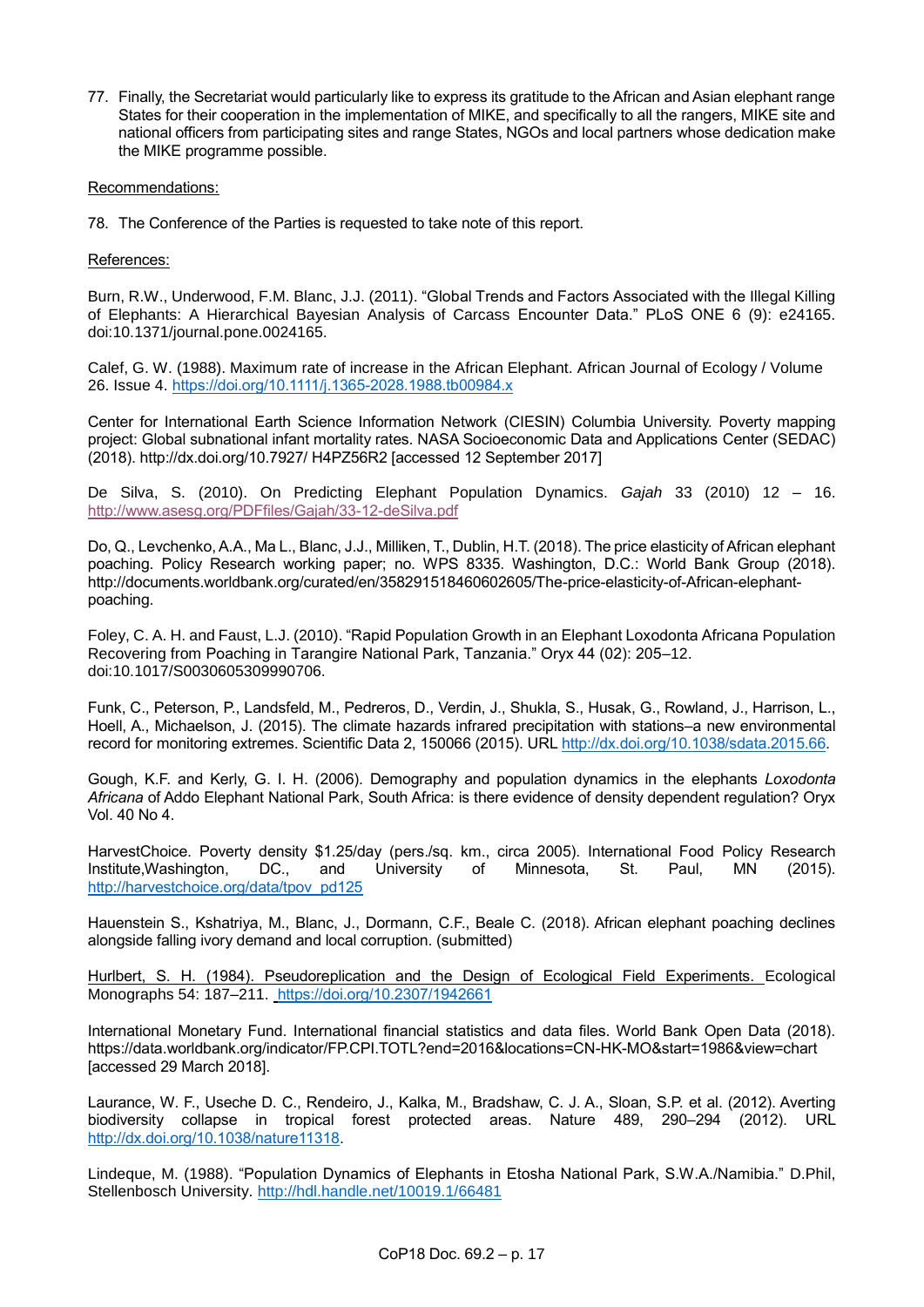Milliken, T. (2014). Progress in the implementation of the elephant trade information system (ETIS). Pachyderm 85–90 (2014).

Monitoring the Illegal Killing of Elephants (MIKE). (2017). MIKE data and reports. Convention on International<br>Trade in Endangered Species (CITES) (2017). Trade in Endangered Species (CITES) (2017). <https://fusiontables.google.com/DataSource?docid=1gMHluFHQyJkokmOT7ux1RSYUOoxPigqz5LE2UulS> [accessed 12 September 2017].

Moss, C. J. (2006). The demography of an African elephant (*Loxodonta africana*) population in Amboseli, Kenya. Journal of Zoology 255, 145–156 (2006). URL<http://dx.doi.org/10.1017/S0952836901001212>

Thouless C. R., Dublin H. T., Blanc J. J., Skinner, D. P., Daniel, T. E., Taylor, R. D., Maisels, F., Frederick H. L., Bouché, P. (2016). African Elephant Status Report 2016: an update from the African Elephant Database. Occasional Paper Series of the IUCN Species Survival Commission, No. 60 IUCN / SSC Africa Elephant Specialist Group. IUCN, Gland, Switzerland. vi + 309pp.

Rue H., Martino, S., Chopin, N. (2009). Approximate Bayesian inference for latent Gaussian models by using integrated nested Laplace approximations. Journal of the Royal Statistical Society: Series B (Statistical Methodology). B 71: 319–392. <https://doi.org/10.1111/j.1467-9868.2008.00700.x>

Transparency International. Corruption perceptions index (2017). http://www. transparency.org/cpi/ [accessed 3 November 2017

Turkalo, A. K., Wrege, P. H., Wittemyer, G. (2018). Demography of a forest elephant population. PLoS ONE 13(2): e0192777.<https://doi.org/10.1371/journal.pone.0192777>

UN Children's Fund (UNICEF). Levels & trends in child mortality. UN Inter-agency Group for Child Mortality Estimation (2017). http://www.refworld.org/docid/55f6c3304.html [accessed 19 December 2017]

United Nations Statistics Division. UN comtrade. New York: United Nations (2018). URL https://search.library.wisc.edu/catalog/9910002505602121. http://comtrade.un.org/ [accessed 30 September 2017].

Whyte, I. J. (2001). "Conservation Management of the Kruger National Park Elephant Population." PhD, University of Pretoria. [http://upetd.up.ac.za/thesis/available/etd-02272006-101716/.](http://upetd.up.ac.za/thesis/available/etd-02272006-101716/)

Whyte, I. J., Van Aarde, R., Pimm, S. L. (1998). Managing the elephants of Kruger National Park. Animal Conservation (1998) 1, 77 – 83. The Zoological Society of London.

Wittemyer, G., Daballen, D., Douglas-Hamilton, I. (2013). "Comparative Demography of an at Risk African Elephant Population." PLoS ONE 8 (1): e53726. doi:10.1371/journal.pone.0053726.

Wittemyer, G, Northrup, J. M., Blanc, J., Douglas-Hamilton, I., Omondi, P., Burnham, K. P. (2014). "Illegal Killing for Ivory Drives Global Decline in African Elephants." Proceedings of the National Academy of Sciences 111 (36): 13117–21. doi:10.1073/pnas.1403984111.

Zuur A. F., Ieno E. N., Walker, N., Saveliev, A. A., Smith, G. M. (2009). Mixed Effects Models and Extensions in Ecology. New York: Springer.

Zuur A. F., Saveliev, A. A., Ieno, E. N. (2014). Beginner's Guide to Generalized Additive Mixed Models with R. Newburgh, UK: Highland Statistics.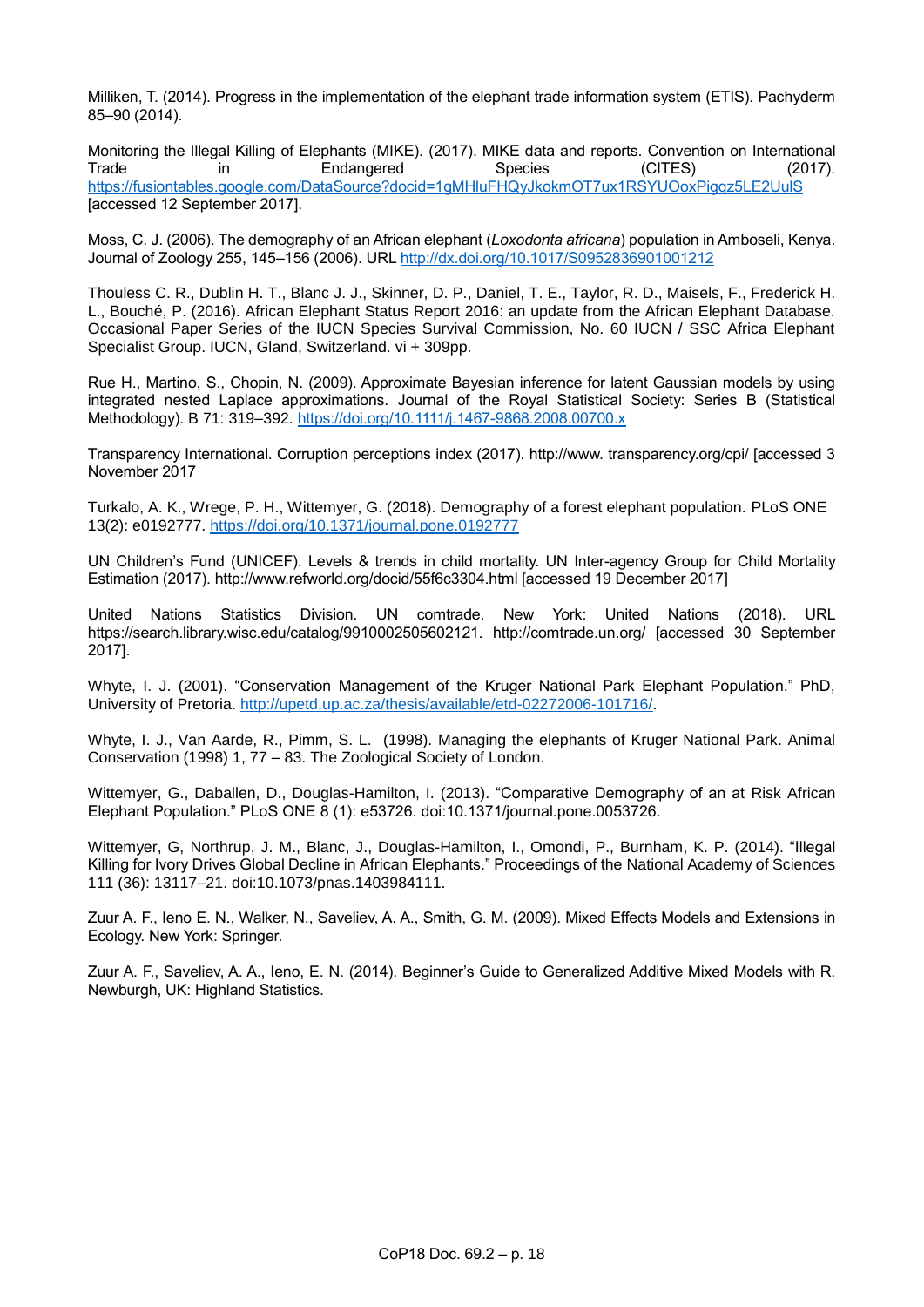### **Covariates used in analysis relating to factors associated with levels of illegal killing**

- a) *Poverty indices:* Previous MIKE analyses have used human infant mortality rates in and around MIKE sites as a proxy for poverty. Infant mortality emerged in successive MIKE analyses as the single strongest sitelevel correlate of PIKE, with sites suffering from higher levels of poverty experiencing higher levels of elephant poaching. A new poverty-related variable, namely the proportion of people living in extreme poverty (defined as people living with less than USD 1.25 per day; Harvest Choice 2011) in and around MIKE sites was tested in the most recent analysis. This variable was found to be as strong a predictor of PIKE at the site level, with higher poaching levels found in and around sites where poverty is more prevalent.
- b) *Precipitation:* This climate variable was included to allow for changes in natural elephant mortality to climatic conditions. Variation might arise from two processes. Sites with higher precipitation may identify denser habitats, where finding carcasses due to natural mortality is more difficult, and hence PIKE may be higher due to underestimated natural mortality. Secondly, lower precipitation (within or among sites) may increase natural mortality (Funk, C. et al. 2015; Moss, 2001) and thus lead to underestimated poaching rates because of lower PIKE values.
- c) *Corruption perceptions index*: At the national level, the strongest correlate of PIKE is governance, as measured by Transparency International's Corruption Perceptions Index (CPI) or the World Bank's Worldwide Governance Indicators. High poaching levels are more prevalent in countries where governance is weaker, and *vice versa* (Figure 5 c). As reported before, this is likely to be a causal relationship, with poor governance facilitating the illegal killing of elephants and movement of illegal ivory, be it through ineffective law enforcement or active aiding and abetting by unscrupulous officials. CPI as a proxy for public sector and political corruption, which has been shown to affect the presence of illegal wildlife activities (Laurance et al. 2012).
- d) *Site area:* The expected effect of the site area on poaching intensity is somewhat ambivalent. On the one hand, larger protected areas might exhibit less of the negative edge effect, on the other hand, smaller sites might be easier to patrol.
- e) *Law enforcement adequacy:* Similar to the findings reported in the annex to document SC62 Doc. 46.1 (Rev. 1), law enforcement capacity adequacy at the site level is also a significant predictor of PIKE at the site level, with sites having better law enforcement capacity suffering lower levels of poaching overall. However, the variable used to estimate law enforcement, which is based on answers to two qualitative questions on the adequacy of law enforcement capacity, is relatively crude.
- f) *Large-scale ivory seizures:* Annual weight of large-scale ivory seizures greater that 500 kg were included in the analysis (Milliken, 2014; CITES 2017). In cases, where worked ivory was part of the consignment, the values were converted to 'raw ivory equivalent', factoring in a 30% loss during processing. Note that time lags on this variable are not well known, so although the data are correct, there is uncertainty about the timescales of large-scale ivory seizures and how it might influence poaching. Consequently, it is difficult to know if not finding relationships here is meaningful. For 2017, these data were not yet available and treated as missing values.
- g) *Ivory price:* Annual mammoth ivory prices in the main Chinese markets (China, Hong Kong and Macao) were derived from the UN Comtrade database (UN Comtrade, 2017). It was assumed that mammoth ivory prices are correlated with black market elephant ivory prices. It is worth noting that price for ivory is an emergent property of the interaction between supply and demand. For that reason, it is affected not only by factors influencing the amount supplied (such as the accessibility of elephants for poaching and ease of transfer through the supply chain), but also by factors affecting consumers' willingness to pay for ivory. These include more general conditions of the economy, changes in consumer incomes, changing consumer preferences and availability of alternatives. To correct the obtained trade values for varying inflation rates, World Bank consumer price indices (IMF 2018) were used. As ivory prices rise, demand seems to change relatively little (Do, 2018), but the results of the model suggest supply changes strongly (Hauenstein et al. 2018).